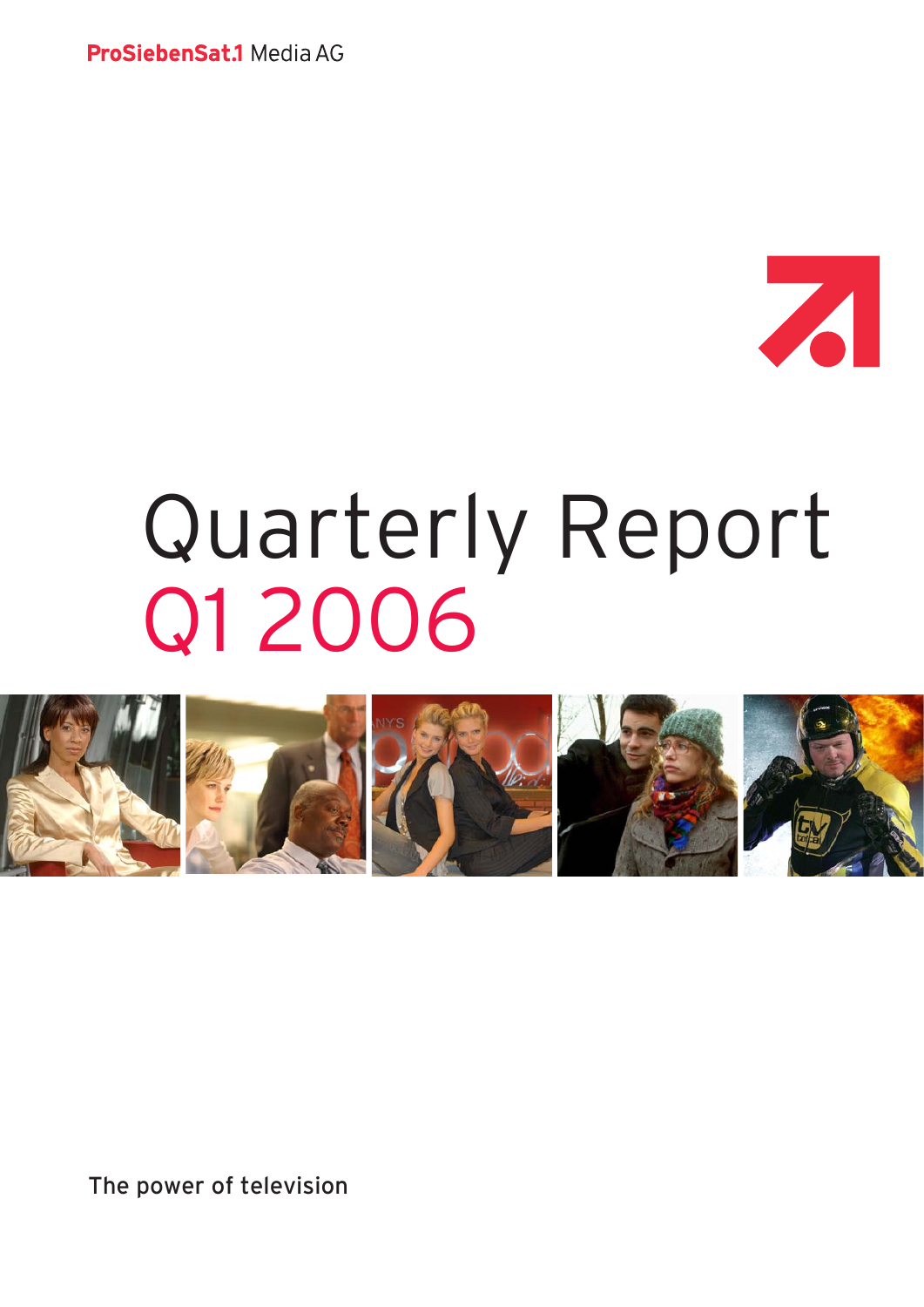

The Executive Board of ProSiebenSat.1 Media AG [I to r]: Lothar Lanz [CFO, Legal Affairs & Human Resources], Guillaume de Posch [CEO], Peter Christmann<br>[Sales & Marketing], Hubertus Meyer-Burckhardt [Corporate Development,

The ProSiebenSat.1 Media AG is the leading electronic media group in Germany. We provide people with first-class entertainment and comprehensive information - whenever they need it, wherever they are.

# The power of television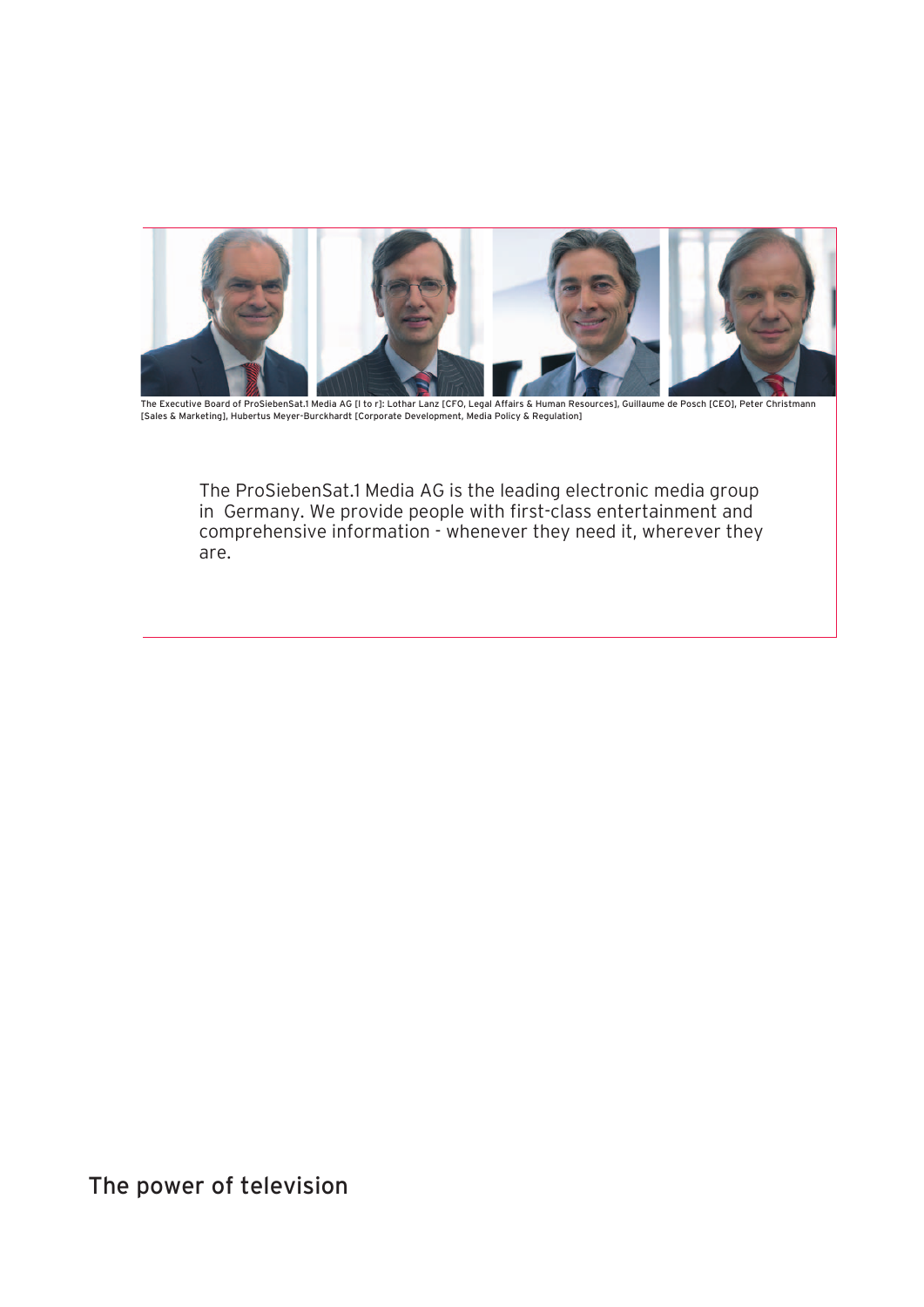## Content

Key Figures 4

## 8 **Business Conditions**

- 8 Economic Conditions and the Advertising Market
- **Example 28 State Industry**

#### Group Performance 10

- 10 Revenues and Earnings
- Expenses
- 10 Cash and Equivalents, and Cash-flow
	- Balance Sheet Ratios 11
	- Net Financial Debt 11
- **11 Credit Rating** 
	- Share Performance 12
- employees **12** Employees
	- Research and Development 12

#### Planned Takeover by Axel Springer AG 13

## 14 Segment Free TV

- Sat.1 14
- ProSieben 15
- kabel eins 16
- N24 16 N24 16

#### Diversification 18

- 18 Transaction TV Segment
	- Other Diversification Segment 18

#### Events Subsequent to the Reporting Period 18

- **Outlook** 19
- 19 Company Outlook
- 20 Programming Outlook

#### Explanatory Note 22

## 23 Financial Statements

- Consolidated Income Statement 23
- Consolidated Balance Sheet 24
- 26 Cash flow Statement
	- Statement of Changes in Shareholders' Equity 27
	- Segment Report 28
	- 29 Financial Calendar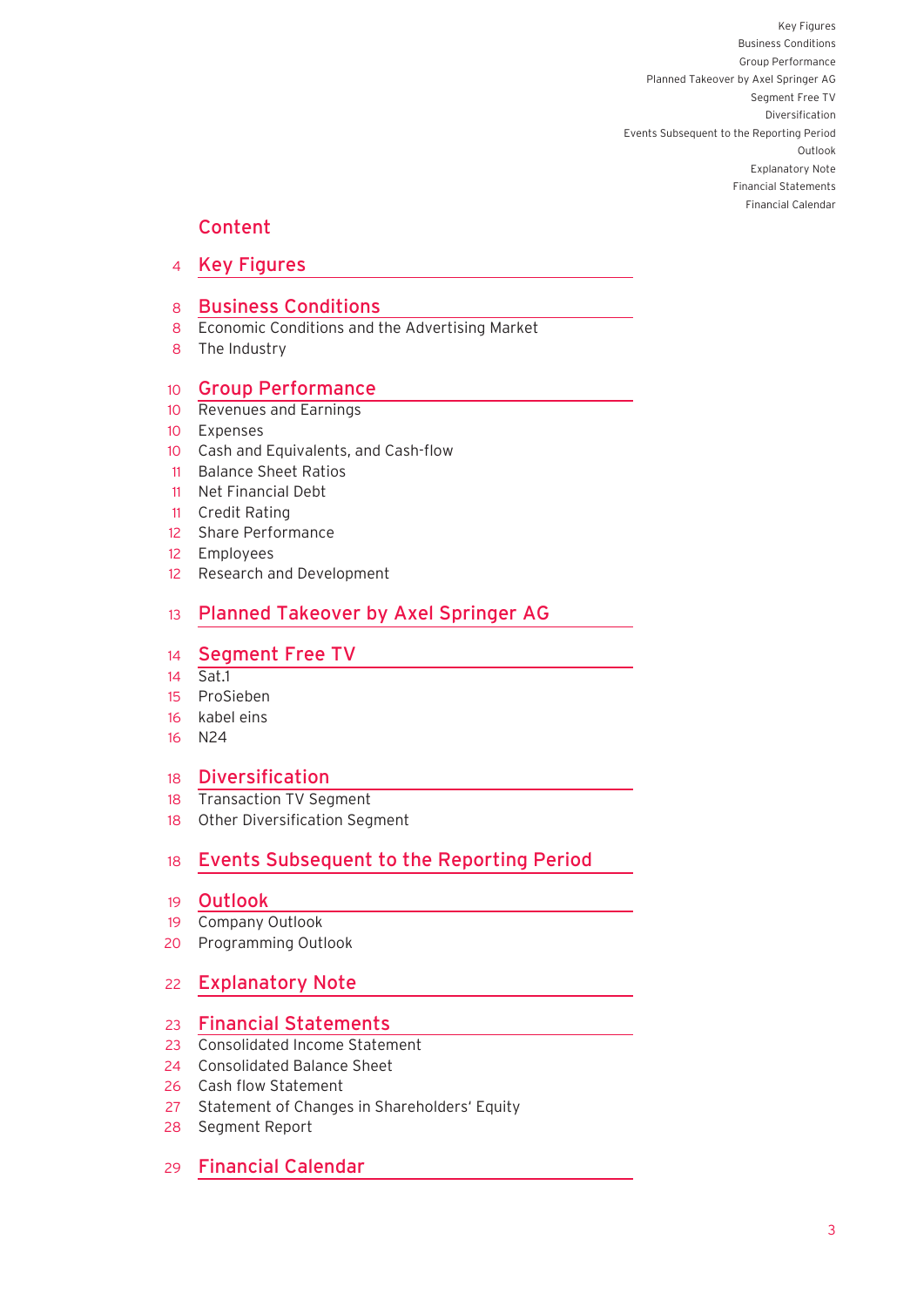## Key Figures

Business Conditions Group Performance Planned Takeover by Axel Springer AG Segment Free TV Diversification Events Subsequent to the Reporting Period Outlook Explanatory Note Financial Statements Financial Calendar

## **Key Figures for the ProSiebenSat.1 Group**

## **Key balance sheet figures for the ProSiebenSat.1 Group**

|                                                                                         | 3/31/2006        | 3/31/2005        | Change        |
|-----------------------------------------------------------------------------------------|------------------|------------------|---------------|
|                                                                                         | EUR <sub>m</sub> | EUR <sub>m</sub> |               |
| Total assets                                                                            | 2,042.3          | 1,896.7          | 8%            |
| Shareholders' equity                                                                    | 1,214.8          | 1,040.6          | 17%           |
| Liabilities                                                                             | 760.4            | 785.3            | $-3%$         |
| Equity ratio                                                                            | 59%              | 55%              | 7%            |
| Pre-tax return on equity                                                                | 4%               | 5%               | $-20%$        |
| Programming assets                                                                      | 1,061.4          | 1,104.5          | $-4%$         |
| Programming assets of total assets                                                      | 52%              | 58%              | $-10%$        |
| Net financial debt incl. bond                                                           | 254.6            | 310.8            | $-18%$        |
| Key cash flow figures for the ProSiebenSat.1 Group                                      |                  |                  |               |
|                                                                                         | <b>Q1 2006</b>   | 01 2005          | <b>Change</b> |
| Cash flow                                                                               | 294.6            | 274.2            | 7%            |
| Cash flow from operating activities                                                     | 231.0            | 198.5            | 16%           |
| Cash flow from investing activities                                                     | $-255.4$         | $-229.9$         | $-11%$        |
| Free cash flow                                                                          | $-24.5$          | $-31.4$          | 22%           |
| Cash flow from financing activities                                                     | $-3.4$           | $-175.2$         | 98%           |
| Key figures for the ProSiebenSat.1 Group                                                |                  |                  |               |
|                                                                                         | 01 2006          | 01 2005          | Change        |
| Revenues                                                                                | 465.3            | 430.0            | 8%            |
| Gross profit                                                                            | 143.1            | 130.7            | 9%            |
| Operating profit                                                                        | 61.1             | 57.1             | 7%            |
| <b>Financial loss</b>                                                                   | $-11.0$          | $-10.1$          | $-9%$         |
| Pre-tax profit                                                                          | 50.1             | 47.1             | 6%            |
| Consolidated profit                                                                     | 30.7             | 28.7             | 7%            |
| <b>EBITDA</b>                                                                           | 70.6             | 64.2             | 10%           |
| <b>EBIT</b>                                                                             | 61.1             | 56.8             | 8%            |
| EBITDA margin                                                                           | 15%              | 15%              | $-$ / $-$     |
| Pre-tax profit margin                                                                   | 11%              | 11%              | - / -         |
| Programming investments                                                                 | 249.1            | 223.0            | 12%           |
| Depreciation and amortization of intangible assets<br>and property, plant and equipment | 9.5              | 7.1              | 34%           |
| Personnel expenses                                                                      | 56.1             | 50.8             | 10%           |
| Employees*                                                                              | 2,885            | 2,699            | 7%            |

\* Averaging full-time equivalent jobs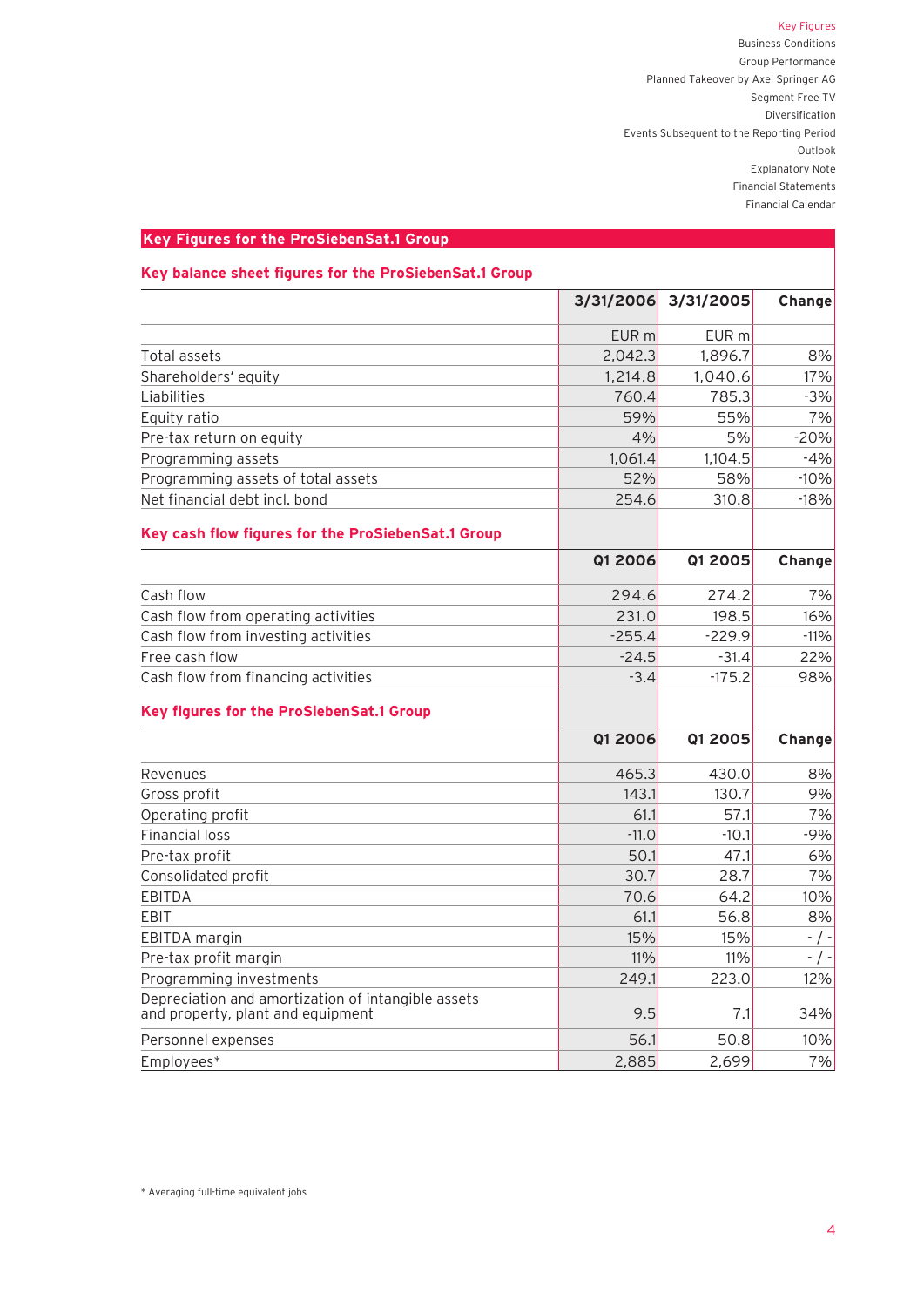## Key Figures

Business Conditions Group Performance Planned Takeover by Axel Springer AG Segment Free TV Diversification Events Subsequent to the Reporting Period Outlook Explanatory Note Financial Statements Financial Calendar

| Key Figures for the ProSiebenSat.1 Group |                |         |        |
|------------------------------------------|----------------|---------|--------|
|                                          | <b>Q1 2006</b> | Q1 2005 | Change |
| <b>Segment Free TV</b>                   |                |         |        |
| Total revenues                           | 425.1          | 412.5   | 3%     |
| External revenues                        | 414.0          | 403.1   | 3%     |
| Operating profit                         | 49.5           | 53.2    | $-7%$  |
| <b>EBITDA</b>                            | 56.1           | 59.4    | $-6%$  |
| Employees*                               | 2,529          | 2,451   | 3%     |
| Key figures by station                   |                |         |        |
| Sat.1                                    |                |         |        |
| Total revenues                           | 194.1          | 186.9   | 4%     |
| Pre-tax profit                           | 32.8           | 19.5    | 68%    |
| <b>EBITDA</b>                            | 33.6           | 21.3    | 58%    |
| Employees*                               | 256            | 219     | 17%    |
| <b>ProSieben</b>                         |                |         |        |
| Total revenues                           | 156.1          | 192.4   | $-19%$ |
| Pre-tax profit                           | 7.4            | 25.9    | $-71%$ |
| <b>EBITDA</b>                            | 6.9            | 25.3    | $-73%$ |
| Employees*                               | 263            | 258     | 2%     |
| kabel eins                               |                |         |        |
| Total revenues                           | 55.8           | 49.1    | 14%    |
| Pre-tax profit                           | 11.5           | 8.7     | 32%    |
| <b>EBITDA</b>                            | 11.4           | 8.5     | 34%    |
| Employees*                               | 50             | 45      | 11%    |
| <b>N24</b>                               |                |         |        |
| Total revenues                           | 20.3           | 19.9    | 2%     |
| Pre-tax profit                           | 1.9            | 2.5     | $-24%$ |
| <b>EBITDA</b>                            | 2.0            | 2.7     | $-26%$ |
| Employees*                               | 161            | 158     | 2%     |

\* Averaging full-time equivalent jobs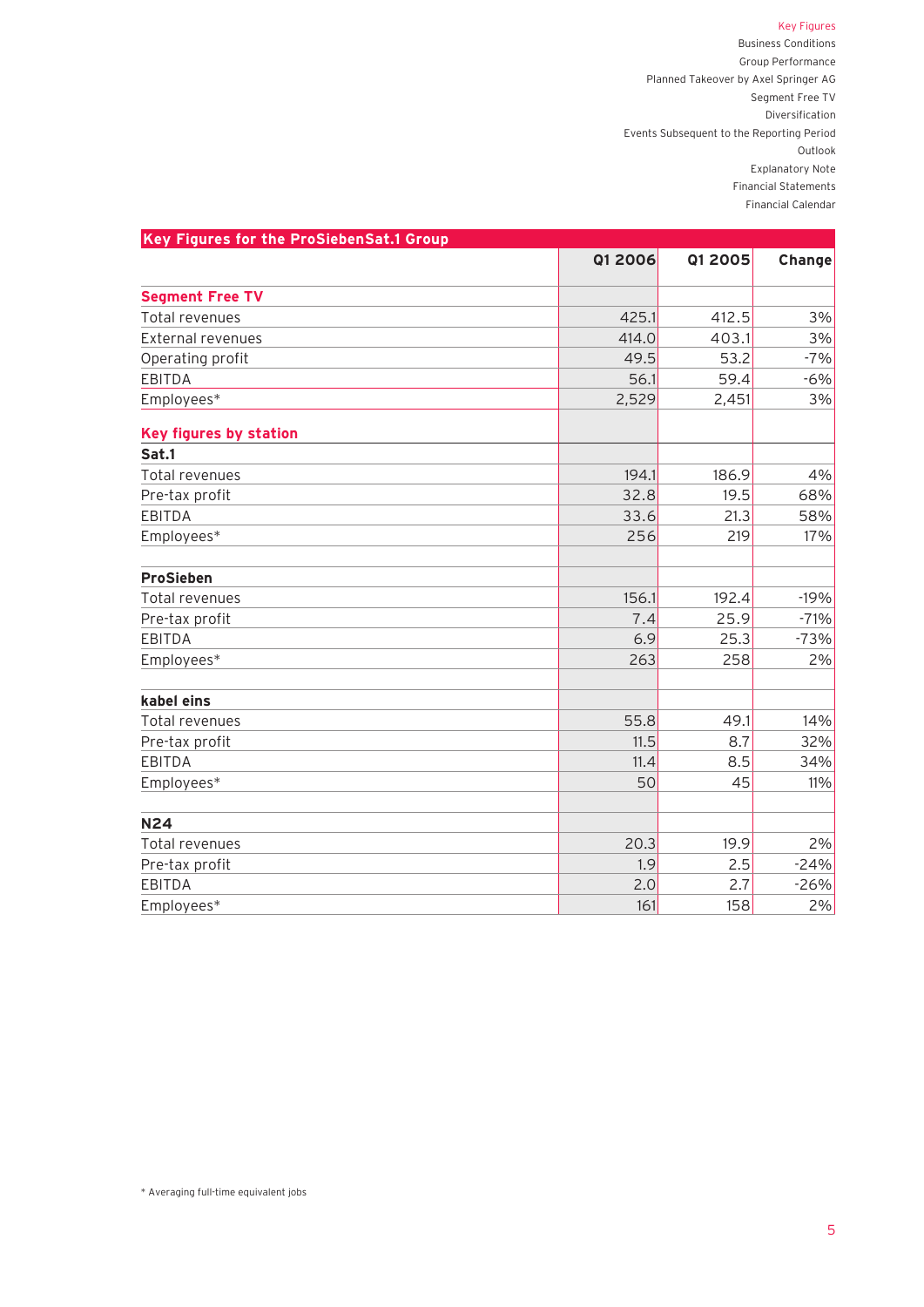## Key Figures

Business Conditions Group Performance Planned Takeover by Axel Springer AG Segment Free TV Diversification Events Subsequent to the Reporting Period Outlook Explanatory Note Financial Statements Financial Calendar

| Key Figures for the ProSiebenSat.1 Group |         |            |               |
|------------------------------------------|---------|------------|---------------|
|                                          | Q1 2006 | Q1 2005    | <b>Change</b> |
| <b>Key figures for Diversification</b>   |         |            |               |
| <b>Segment Transaction TV</b>            |         |            |               |
| Total revenues                           | 26.2    | $-$ / $-$  | $-$ / $-$     |
| External revenues                        | 25.8    | $-$ / $-$  |               |
| Operating profit                         | 6,7     | $-$ / $-$  | - / -         |
| <b>EBITDA</b>                            | 8.8     | $-$ / $-$  |               |
| Employees*                               | 98      | $-$ / $-$  |               |
| <b>Segment Other Diversification</b>     |         |            |               |
| Total revenues                           | 30.5    | 27.4       | 11%           |
| External revenues                        | 25.5    | 26.9       | -5%           |
| Operating profit                         |         | 3.8<br>5.1 | 34%           |
| <b>EBITDA</b>                            | 5.9     | 4.7        | 26%           |
| Employees*                               | 258     | 248        | 4%            |
|                                          |         |            |               |

\* Averaging full-time equivalent jobs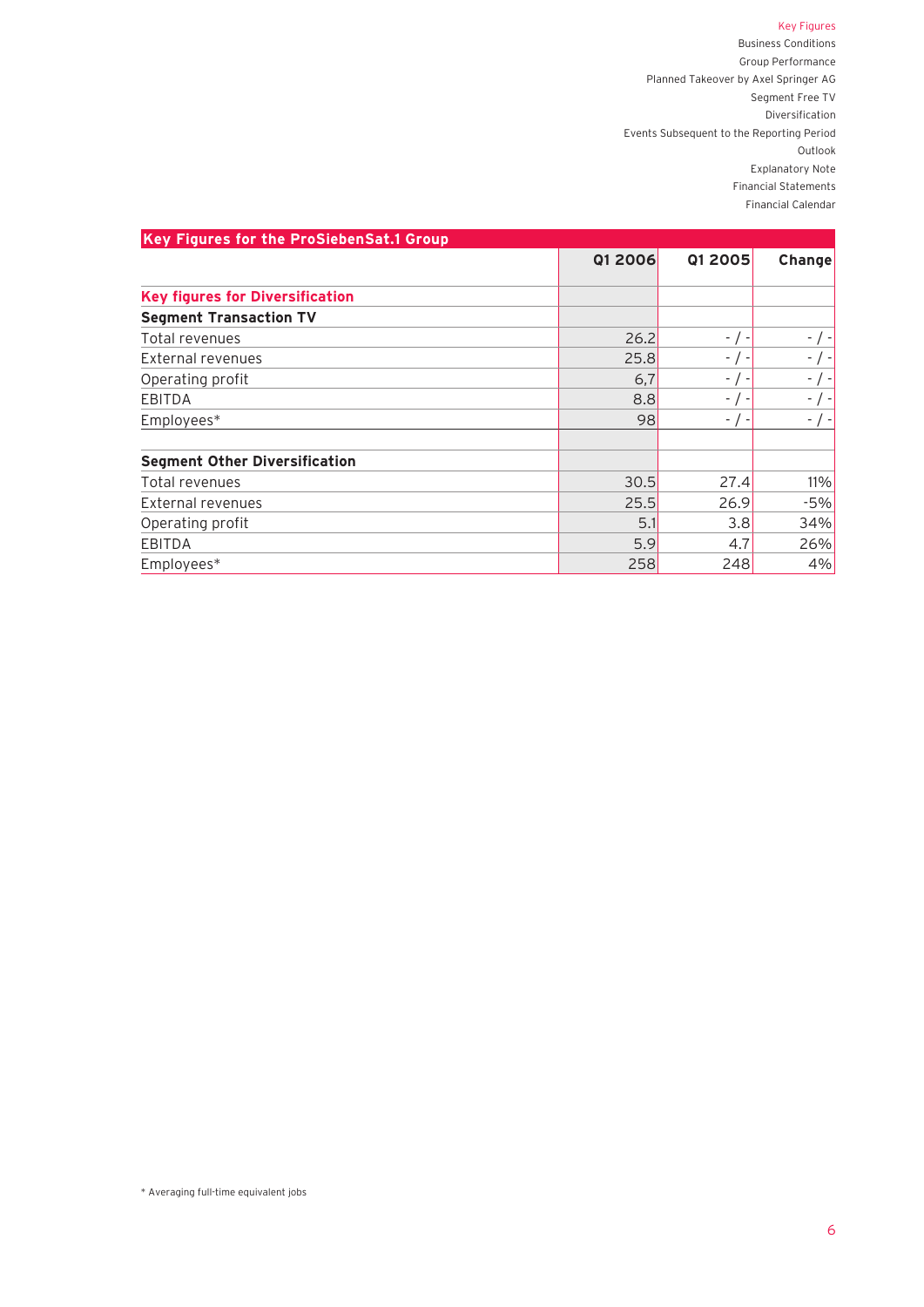## Group Business Performance ProSiebenSat.1 Group revenues and earnings grow

- Group revenues up 8.2 percent, from EUR 430.0 million to EUR 465.3 million
- Pre-tax profits improve 6.4 percent, from EUR 47.1 million to EUR 50.1 million
- Consolidated profit rises 7.0 percent, from EUR 28.7 million to EUR 30.7 million
- EBITDA climbs 10.0 percent, from EUR 64.2 million to EUR 70.6 million
- All four stations show a profit
- Pre-tax earnings at Sat.1 up 68.2 percent to EUR 32.8 million
- EBITDA at kabel eins up 34.1 percent to EUR 11.4 million
- Revenues at N24 up 2.0 percent to EUR 20.3 million
- Group's combined audience share rises to 30.1 percent of key demographic between 14 and 49
- EBITDA from 9Live is EUR 8.8 million, contribution to total revenues EUR 25.8 million
- Operating earnings from Other Diversification segment up 34.2 percent, to EUR 5.1 million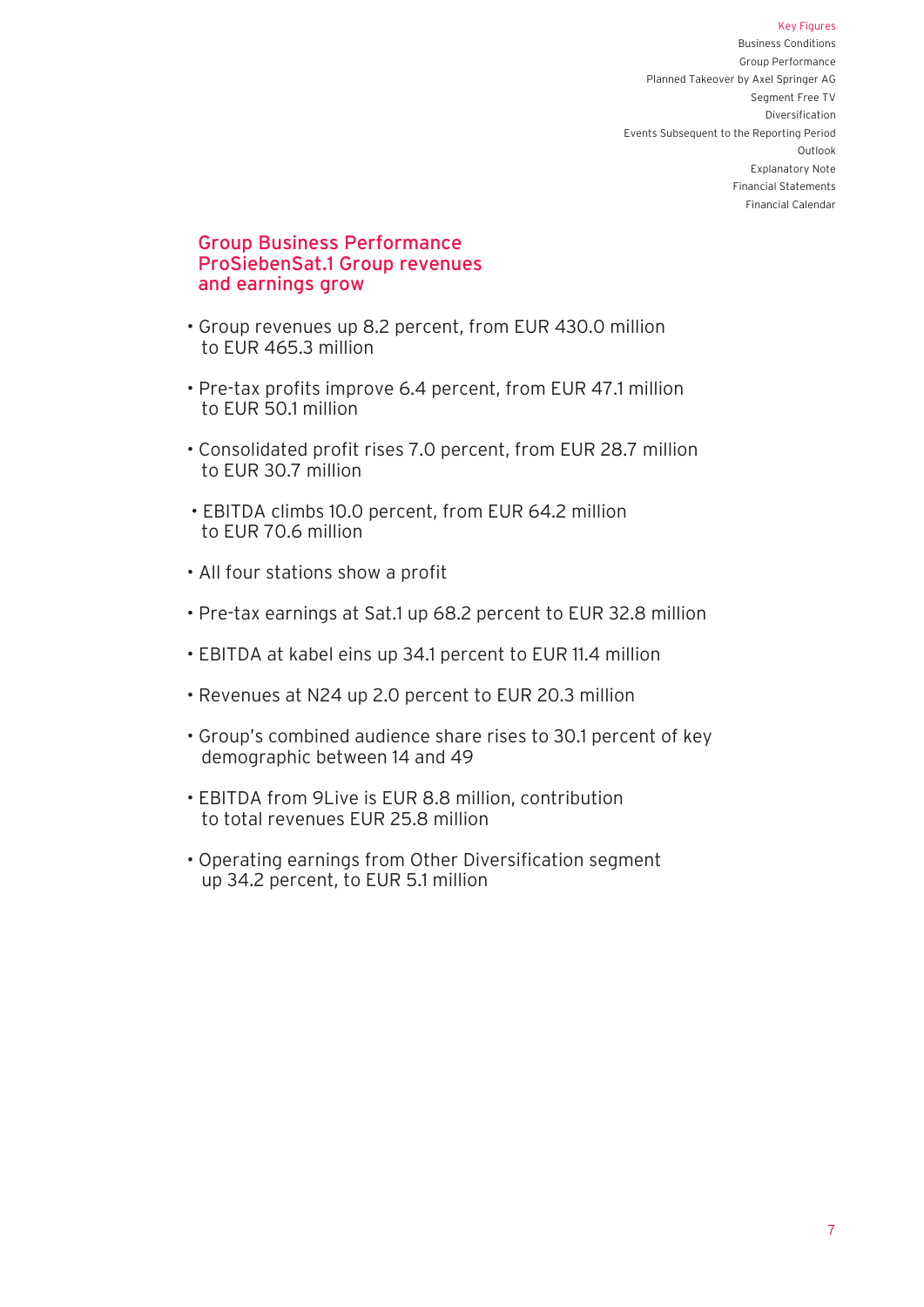## Business Conditions

## Economic conditions and the advertising market

The mood of the German economy improved significantly in the first quarter of 2006. The Ifo institute's business climate index rose for the fourth time in a row in March, to reach its highest level in 15 years. Retail sales also showed gains for the first time in a good while. Although consumer spending showed some signs of improvement during the period, by and large it was still slow. According to the GfK Consumer Index, consumers spent 3.8 percent more on essential goods during the first quarter than they had a year earlier. But the situation in the labor market was still troublesome.

## The industry

#### Gross statistics for the advertising market

The brightening mood across large segments of the German economy had a positive impact on the advertising market as a whole. The statistics released by the Nielsen Media Research institute indicate that gross advertising revenues in conventional media grew 4.2 percent in the first three months of 2006 against the comparable period of 2005, to more than EUR 4.5 billion. All categories of the media themselves contributed significantly to this gain, with additional advertising spends of EUR 100 million. But the telecommunications (+41.7 percent), pharmaceuticals (+28.1 percent), and insurance sectors (+38.7 percent) also made substantial increases. As they were a year earlier, retail (total spend EUR 433 million) and automotive (EUR 361 million) were the largest advertisers.

The TV advertising market had gross revenues of EUR 1.8 billion in the first quarter. The TV market underperformed the rest of the advertising market, gaining 0.8 percent from a year earlier. Month-to-month performance varied substantially. After a surprisingly strong start into the year, growth slackened again in February, and March was slightly below the previous March. One reason for the difference was the late celebration of Easter in April.

|                 | <b>Audience Share</b> |      |      |      |      |      |
|-----------------|-----------------------|------|------|------|------|------|
| Percent         |                       |      |      |      |      |      |
|                 | ProSiebenSat.1-Group* |      |      |      |      | 30.3 |
|                 |                       |      |      |      |      | 30.2 |
| <b>RTL</b>      |                       |      |      |      |      | 16.0 |
|                 |                       |      |      |      |      | 15.8 |
| Sat.1           |                       |      |      |      |      | 12.0 |
|                 |                       |      |      |      |      | 11.9 |
| ProSieben       |                       |      |      |      |      | 11.4 |
|                 |                       |      |      |      |      | 12.0 |
| <b>ARD</b>      |                       |      |      |      |      | 8.4  |
|                 |                       |      |      |      |      | 8.1  |
| ZDF             |                       |      |      |      |      | 7.8  |
|                 |                       |      |      |      |      | 7.6  |
| ARD III         |                       |      |      |      |      | 7.2  |
|                 |                       |      |      |      |      | 8.0  |
| Vox             |                       |      |      |      |      | 6.9  |
|                 |                       |      |      |      |      | 6.6  |
| RTL II          |                       |      |      |      |      | 5.9  |
|                 |                       |      |      |      |      | 6.9  |
| kabel eins      |                       |      |      |      |      | 5.7  |
|                 |                       |      |      |      |      | 5.5  |
| N <sub>24</sub> |                       |      |      |      |      | 1.0  |
|                 |                       |      |      |      |      | 0.6  |
| n-tv            |                       |      |      |      |      | 0.6  |
|                 |                       |      |      |      |      | 0.5  |
| 0.0             | 5.0                   | 10.0 | 15.0 | 20.0 | 25.0 | 30.0 |
|                 |                       |      |      |      |      |      |

**Q1 2006** Q1 2005

Basis: All television households [Panel D+EU], viewers 14 to 49; Source: AGF/GfK Fernsehforschung/pc#tv aktuell/SevenOne Media

\*Sat.1, ProSieben, kabel eins, N24, 9Live

From January through March 2006, daily newspapers added 6.4 percent, with a gross of EUR 1.2 billion. General-interest magazines gained 9.0 percent, and special-interest magazines gained 4.2 percent. Billboards showed the advertising market's fastest growth, at 9.2 percent, while radio had the slowest growth of any conventional medium, 0.3 percent. But the gross figures offer no real foothold for direct conclusions about actual advertising revenues, since the gross figures include not only self-promotion, but bulk discounts and agency commissions.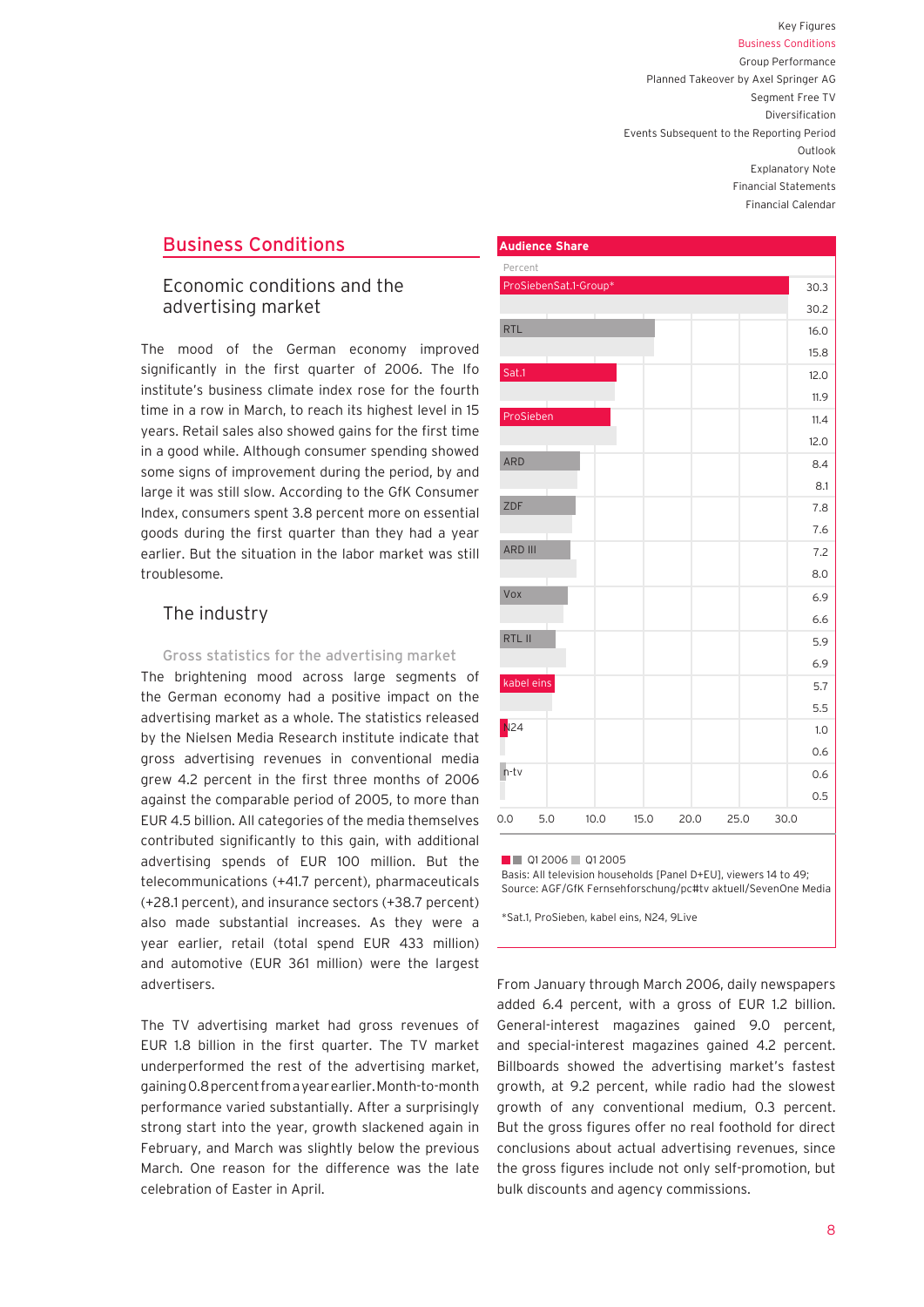## ProSiebenSat.1 Group maintains lead in the advertising market

SevenOne Media, the ProSiebenSat.1 Group's TV marketer, had gross revenues of EUR 767.9 million in the first quarter of 2006. This is equivalent to a gross share of 42.4 percent of the TV advertising market. The stations marketed by IP Deutschland – RTL, Vox, Super RTL and n-tv – generated a market share of 38.0 percent for the period. El Cartel, which markets RTL 2, had a 5.9 percent share.

Stations Sat.1, at 20.6 percent, and ProSieben, at 15.1 percent, were in second and third places in the TV advertising market for the quarter. Sat.1 in particular made a substantial gain against the prior year period, up 1.0 percentage point. The improvement at kabel eins was 0.6 percentage points, to reach a 5.8 percent share. N24's share of the advertising market remained stable at 0.7 percent.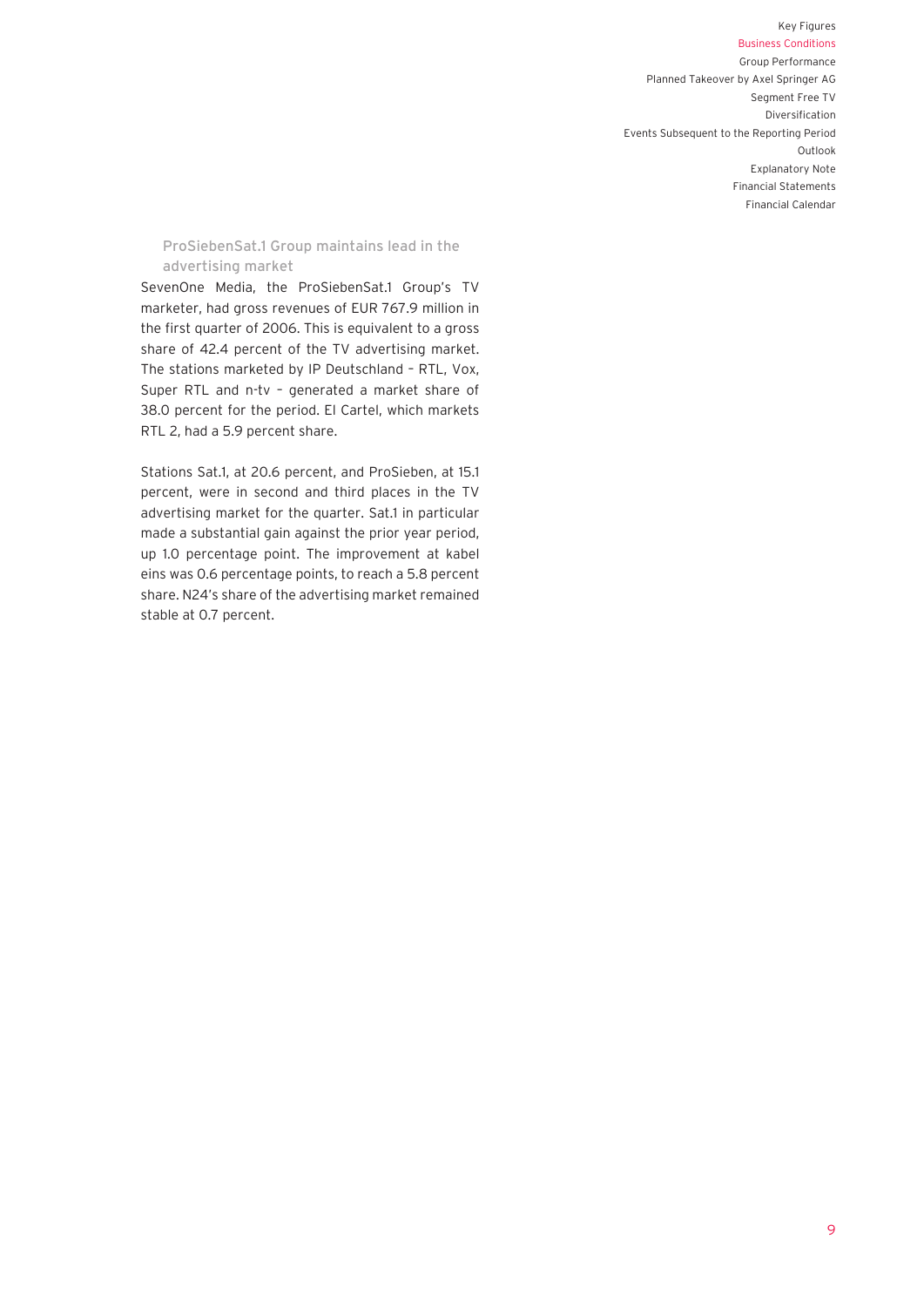## Group Performance

## Revenues and earnings

The ProSiebenSat.1 Group closed out the first quarter quite successfully. The corporation made gains in both revenues and earnings. Contributions here came from both the core business in television and the Diversification division. The Diversification division particularly benefited from the acquisition of quiz channel 9Live, which has been fully consolidated since June 1, 2005. Growth in the core business in TV was driven by higher advertising revenues.

During the period under review, the ProSiebenSat.1 Group's revenues grew 8.2 percent to EUR 465.3 million, compared to EUR 430.0 million for the equivalent period last year. The contribution to revenues from 9Live came to EUR 25.8 million. Although the Group's total costs were up and other operating income was down, the operating profit grew 7.0 percent, to EUR 61.1 million.

Germany's leading TV corporation showed a pre-tax profit of EUR 50.1 million, EUR 3.0 million more than for the same period a year ago. Along with higher revenues, lower interest expenses on the quarter also contributed to this result. EBITDA grew 10.0 percent against the equivalent period, and came to EUR 70.6 million for Q1 2006. The Group again demonstrated its profitability with an EBITDA margin of 15.2 percent (Q1 2005: 14.9 percent). The return on revenues also remained high, although at 10.8 percent it was down slightly from the equivalent period's figure of 11.0 percent. The consolidated net profit grew from EUR 28.7 million to EUR 30.7 million, a 7.0 percent gain. Earnings per share of preferred stock thus came to EUR



0.14 for the first quarter, compared to EUR 0.13 a year earlier.

## Expenses

The ProSiebenSat.1 Group's operating costs rose 8.0 percent for the first quarter, from EUR 377.0 million to EUR 407.0 million. The rise in total costs was caused mainly by larger consumption of programming assets and the consolidation of 9Live.

Administrative expenses were pared back slightly during the period, by 0.6 percent, to EUR 31.2 million. The cost of sales, by contrast, rose to EUR 322.2 million on the quarter. This represents an increase of 7.7 percent, or EUR 23.0 million. Consumption of programming assets accounted for EUR 241.3 million of this figure, following the equivalent period's EUR 224.8 million. Scheduled consumption grew 6.8 percent, or EUR 14.4 million, to EUR 224.8 million; unscheduled consumption was up 14.6 percent, or EUR 2.1 million, to EUR 16.5 million. Selling costs, at EUR 53.6 million, were likewise up from the equivalent period (EUR 46.4 million).

Other operating income for the quarter was down EUR 1.4 million, or 33.3 percent, to EUR 2.8 million.

## Cash and equivalents, and cash flow

Cash and equivalents came to EUR 129.7 million as of March 31, 2006, compared to EUR 88.1 million a year earlier and EUR 157.6 million on December 31, 2005. Cash generated by operating activities increased EUR 32.5 million for the quarter, to EUR 231.0 million. The main factors behind the rise in operating cash flow against Q1 2005 were better profitability, higher con-

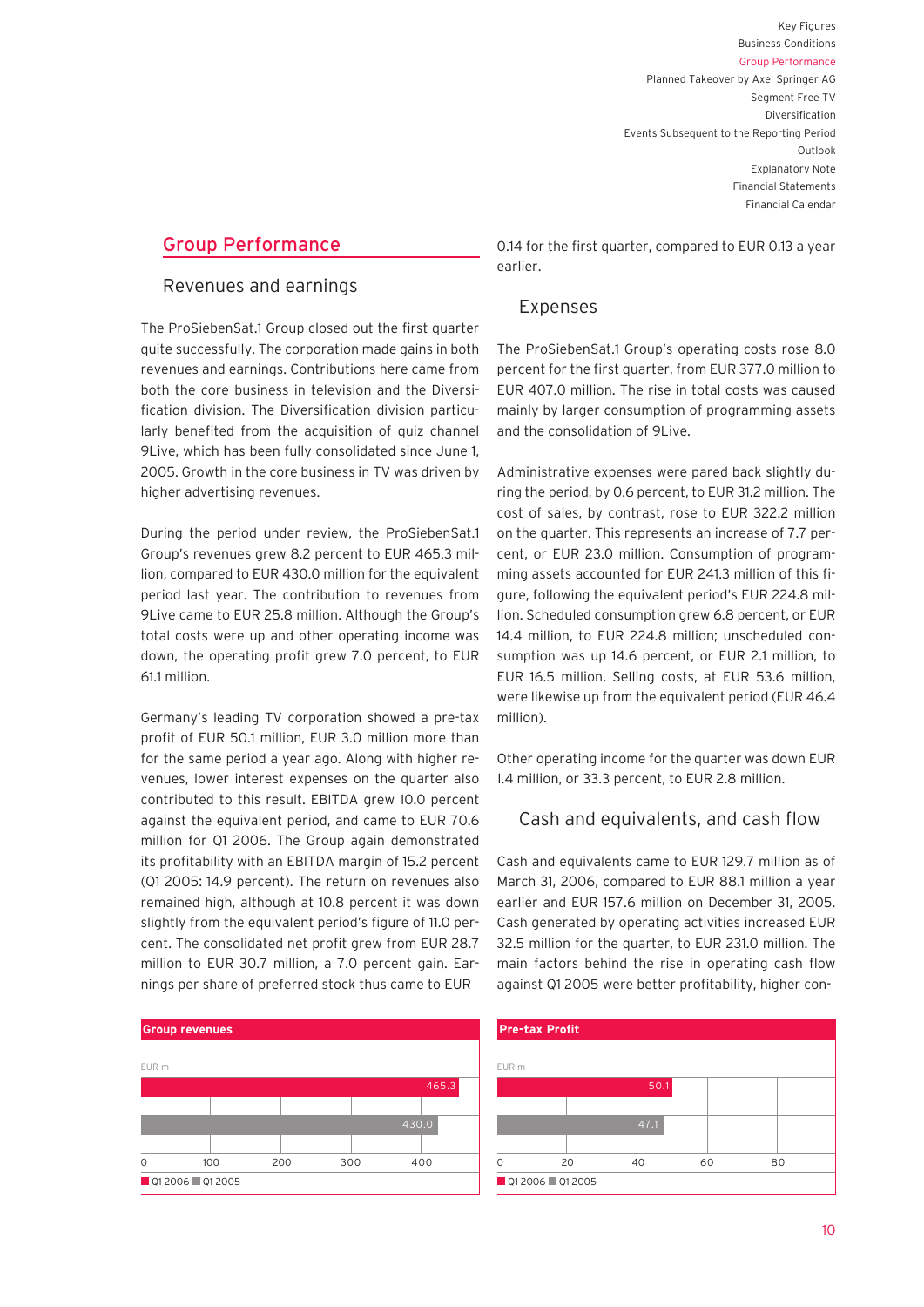sumption of programming assets, and a smaller decrease in non-interest-bearing debt during Q1 2006.

Cash used in investing activities during Q1 2006 was up 11.1 percent from a year earlier, to EUR 255.4 million. Almost all of the EUR 25.5 million increase came from higher programming investments. Investments in programming assets for the period were up 11.7 percent, to EUR 249.1 million, compared to EUR 223.0 million a year earlier. Free cash flow improved 22.0 percent to EUR –24.5 million.

Compared to the bond repayment in the first quarter of last year, cash used in financing activities was down substantially in Q1 2006, to EUR 3.4 million as of March 31, compared to EUR 175.2 million a year earlier.

## Improved balance sheet ratios

The Group's total assets have grown, and its solid balance sheet ratios have become even stronger. Total assets of the ProSiebenSat.1 Group came to EUR 2.042 billion on March 31, 2006, as against EUR 1.897 billion a year before.

Most of the changes in assets against the equivalent period related primarily to the acquisition of the Euvia Group. First of all, intangible assets were up EUR 265.6 million, to EUR 329.0 million, largely because of the goodwill acquired in the consolidation of the Euvia Group, as well as intangible assets of the Euvia Group that were identified in the step-up for the Euvia purchase and capitalized at fair value. Additionally, financial assets were down from EUR 156.4 million as of March 31, 2005, to EUR 4.0 million as of March 31, 2006, because of the removal of Euvia's equity value and the elimination of the loan to Euvia as part of the

Euvia consolidation.

Equity grew 16.7 percent against March 31 a year earlier, to EUR 1.215 billion. This gives the Group an equity ratio of 59.5 percent as of March 31, 2006. The equity ratio a year earlier was 54.9 percent. Both short-term and long-term liabilities decreased during the period. Long-term liabilities shrank EUR 24.2 million to EUR 508.6 million, and short-term liabilities were down EUR 4.5 million to EUR 318.9 million. Most of the total decrease of EUR 28.6 million resulted from a retirement of interest-bearing debt.

## Net financial debt down again

The Group cut its net financial debt still further. The figure as of March 31, 2006, was EUR 254.6 million, compared to EUR 310.8 million a year earlier.

Bank debt decreased EUR 17.1 million, from EUR 59.4 million as of March 31, 2005, to EUR 42.3 million as of March 31, 2006. Outstanding ProSiebenSat.1 Group bonds, with a term to 2009, came to EUR 342.3 million, compared to EUR 340.0 million a year before.

Bank deposits, including cash on hand, grew significantly during the period, to reach EUR 129.7 million on March 31, 2006, compared to EUR 88.1 million a year earlier.

## Credit rating

In conjunction with the cancellation of Axel Springer AG's planned takeover of ProSiebenSat.1 Media AG, on February 1, 2006, the Moody's rating agency upgraded its ProSiebenSat.1 rating outlook from Ba1 "Review for Possible Downgrade" to Ba1 "Outlook Developing."

"Freunde für immer - Das Leben ist rund" - Star Director Sönke Wortmann made his first TV series for Sat.1

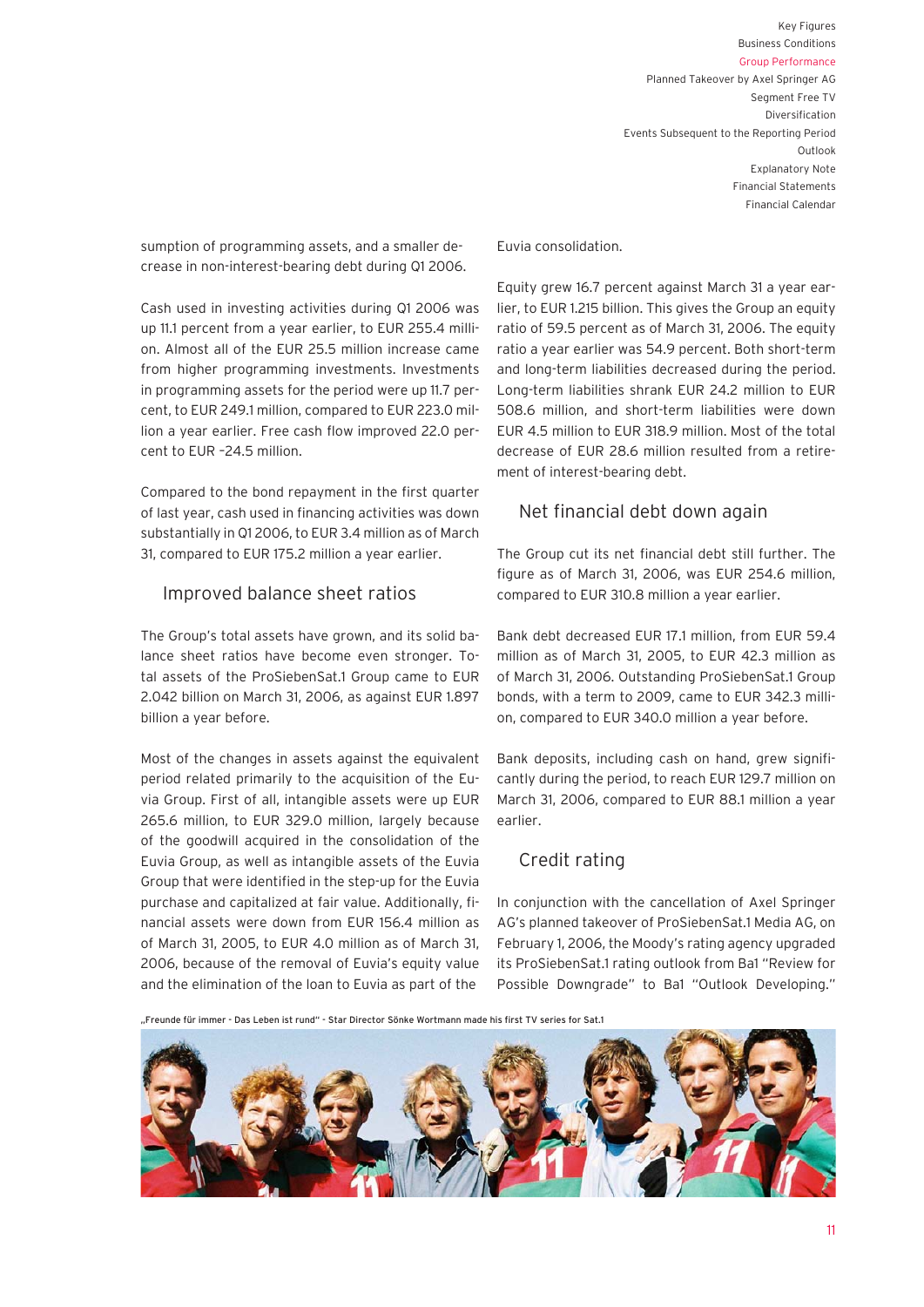On the same date, Fitch Ratings raised its rating from BBB- "Rating Watch Negative" to BBB- "Outlook Positive." On March 13, 2006 Moody's followed suit and upgraded the Group's rating outlook from "Outlook Developing" to "Outlook Positive."

## Share performance

Capital markets performed well in the first quarter of 2006. The uptrend from the fall of 2005 continued, propelled by numerous positive corporate earnings reports and rising commodities markets. In February, the Ifo business climate index reached its highest figure in almost six years, and the GfK consumer confidence index also brightened further, so that the DAX reached its highest levels in several years during both January and February. On March 31, 2006, the DAX was still slightly short of the 6,000 mark, but still closed at its highest level in nearly five years.

ProSiebenSat.1 stock was a clear outperformer during the period, gaining 32 percent. The stock closed at EUR 21.50 on March 31, 2006; its highest close had been EUR 22.15 on March 17, 2006. The stock's performance was driven primarily by better business conditions, both generally and in the advertising industry in particular. The announced plans for a takeover by Axel Springer AG were also a major factor. The stock's lowest close for the quarter was EUR 16.02 on January 3. In all, 40.7 million shares traded on the XETRA trading system – an average daily trading volume of 625,469 shares.

## Group has 2,885 employees

The ProSiebenSat.1 Group had a workforce averaging 2,885 full-time equivalent employees in Q1 2006. The figure for the same period last year was 2,699. The gain is equivalent to 6.9 percent. Personnel expenses grew 10.4 percent, from EUR 50.8 million to EUR 56.1 million.

The higher personnel expenses were mainly the result of the integration of transaction TV station 9Live, which has been fully consolidated by ProSiebenSat.1 Media AG since June 1, 2005.



## Research and development

Ongoing research and market analysis is a top priority for the ProSiebenSat.1 Group. Results from research on audiences and the advertising market and on new technologies provide important information for the Group's strategic orientation. They ensure transparency and document the Group's performance for its advertising clients.

## Group signs digital and DSL distribution agreements

The ProSiebenSat.1 Group has the strategic goal of making even more quality programming available to viewers even more conveniently, and providing its content through as many distribution channels as possible. The Group sees potential in the expansion of DSL and the use of digital infrastructure. During the first quarter, the Group signed DSL distribution agreements with providers Telefónica and T-Online.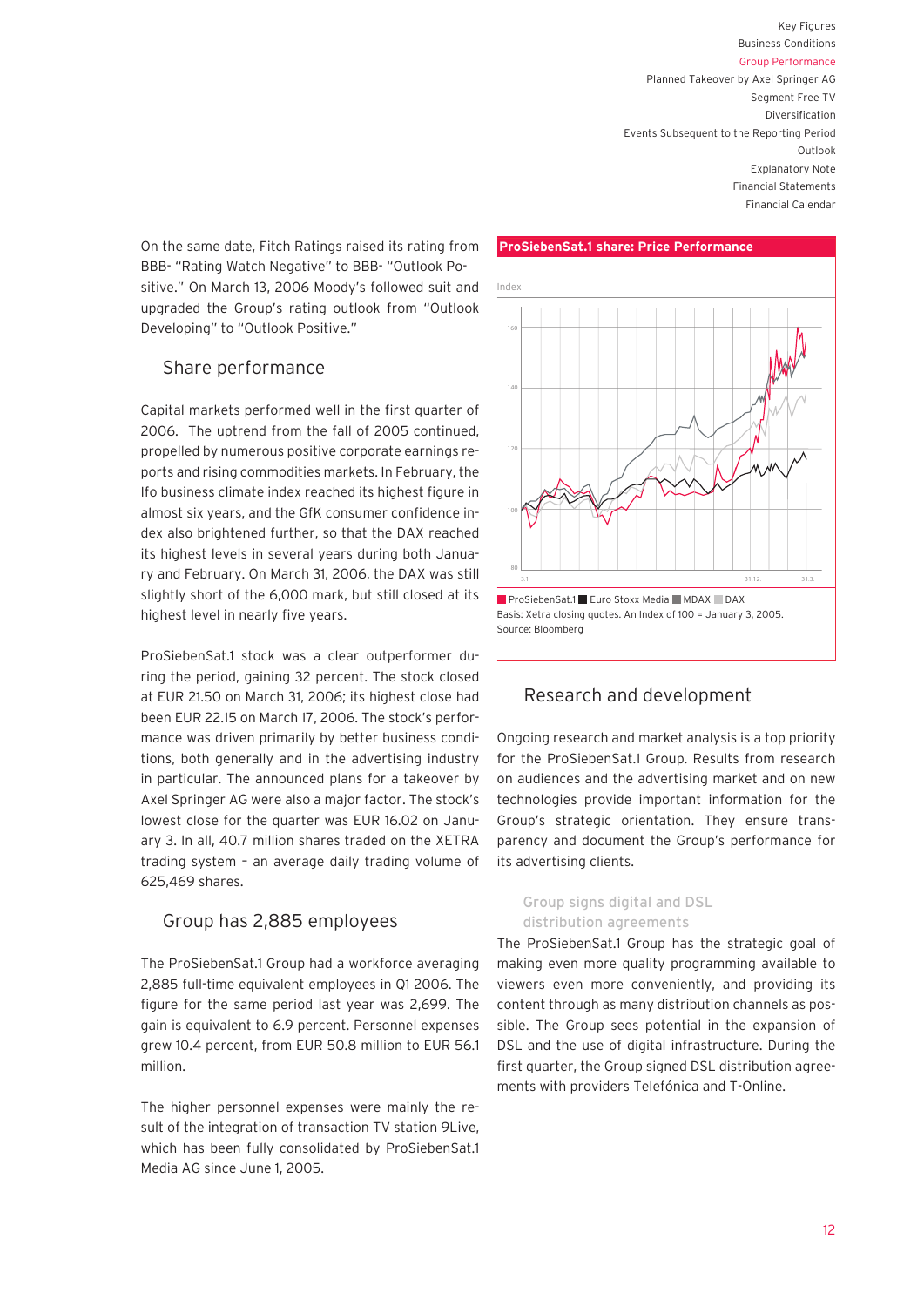

First-class entertainment whenever the audience wants it - ProSiebenSat.1 Group launches video-on-demand portal maxdome in Q3

To build up digital feeds of its channels over cable, early in the final year the Group signed contracts with Germany's three largest cable operators. The agreement with the Unity Media Group means that Sat.1, ProSieben kabel eins, N24 and 9Live will now be available on cable in both analog and digital formats in North-Rhine-Westphalia and Hesse. The contract with Kabel BW covers digital and analog distribution of programming in Baden-Württemberg. The Group has also signed an equivalent digital infrastructure use agreement with Kabel Deutschland.

## Planned Takeover by Axel Springer AG

Axel Springer AG withdraws takeover offer On February 1, 2006, Axel Springer AG officially announced that it had agreed with P7S1 Holding L.P. to stop pursuing its plans to take over ProSiebenSat.1 Media AG. Both parties had reached the conclusion that the many legal and business uncertainties would pose unreasonable risks for all involved. Consequently neither the August 5, 2005 share purchase agreement between Axel Springer AG and P7S1 Holding L.P. nor the September 16, 2005 voluntary public tender offer by Axel Springer AG to the shareholders of Pro-SiebenSat.1 Media AG will be consummated.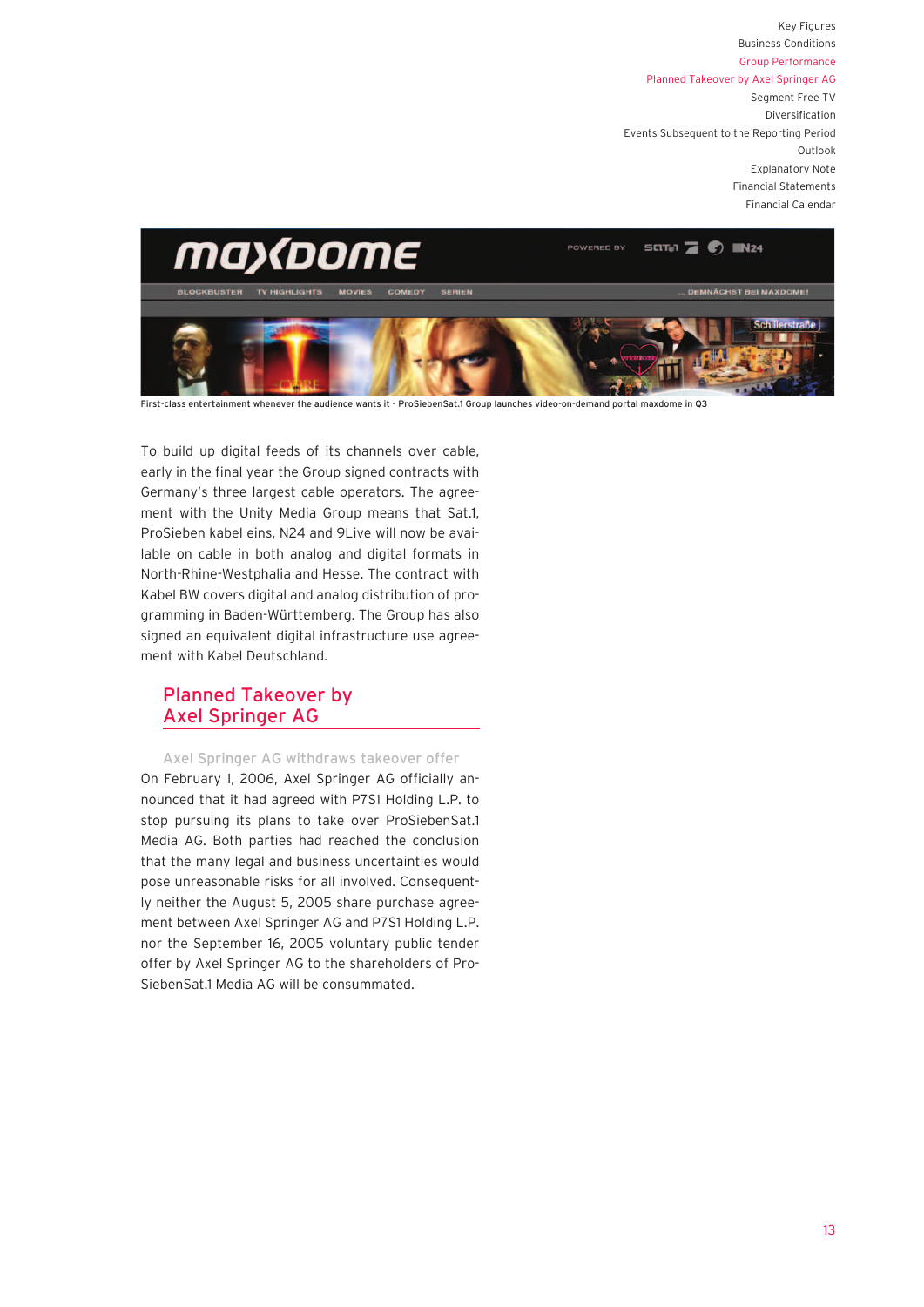Segment Free TV

Diversification Events Subsequent to the Reporting Period Outlook Explanatory Note Financial Statements Financial Calendar



Love, intrigues, passion: "Verliebt in Berlin" (Sat.1) is the telenovela with the largest audiences and the widest reach on German TV

## Segment Free TV

The Free TV segment conducts the ProSiebenSat.1 Group's core business. This segment consolidates four of the Group's stations (Sat.1, ProSieben, kabel eins and N24), the Sat.1 regional companies, marketing company SevenOne Media, the subsidiary ProSieben-Sat.1 Produktion, and the Group's subsidiaries in Austria and Switzerland.

In its main line of business, the Group generated revenues of EUR 425.1 million in Q1 2006, compared to EUR 412.5 million for the same period last year. This represents a gain of 3.1 percent. Higher advertising revenues provided the main impetus for growth. The operating profit was down EUR 3.7 million for the quarter, to EUR 49.5 million. Most of this 7.0 percent decline resulted from higher programming costs. EBITDA was EUR 56.1 million, compared to EUR 59.4 million for the equivalent period last year.

#### Audience share improves despite Olympics

Sat.1, ProSieben, kabel eins and N24 earned a combined audience share of 30.1 percent in Q1 2006, a gain of 0.1 percentage point (Q1 2005: 30.0 percent). In other words, despite intense competition from the Winter Olympics on public television in February, the



Group's stations built even further on their already large combined share. Unless indicated otherwise, all figures refer to the 14-to-49 key demographic.

## Sat.1 earns the Group's highest ratings

Sat.1 remained on its successful track for the first three months of the year. The station made gains in both revenues and earnings. Revenues grew 3.9 percent to EUR 194.1 million, after EUR 186.9 million in the prior-year period. EBITDA grew 57.7 percent, to EUR 33.6 million. Pre-tax income improved 68.2 percent to EUR 32.8 million, compared to EUR 19.5 million a year earlier. The more than proportional increase resulted from both revenue growth and savings on costs. The increase in return on revenues from 10.4 percent to 16.9 percent represents a 62.5 percent gain against the prior-year figure.

Sat.1 also improved its position further among viewers. The station's audience share picked up 0.1 percentage point in the first quarter to reach 12.0 percent (Q1 2005: 11.9 percent), making Sat.1 the Group's strongest station for the period. The U.S. import series "Navy CIS" developed into the station's new ratings hit, with values as high as 22.2 percent. "Verliebt in Berlin,"

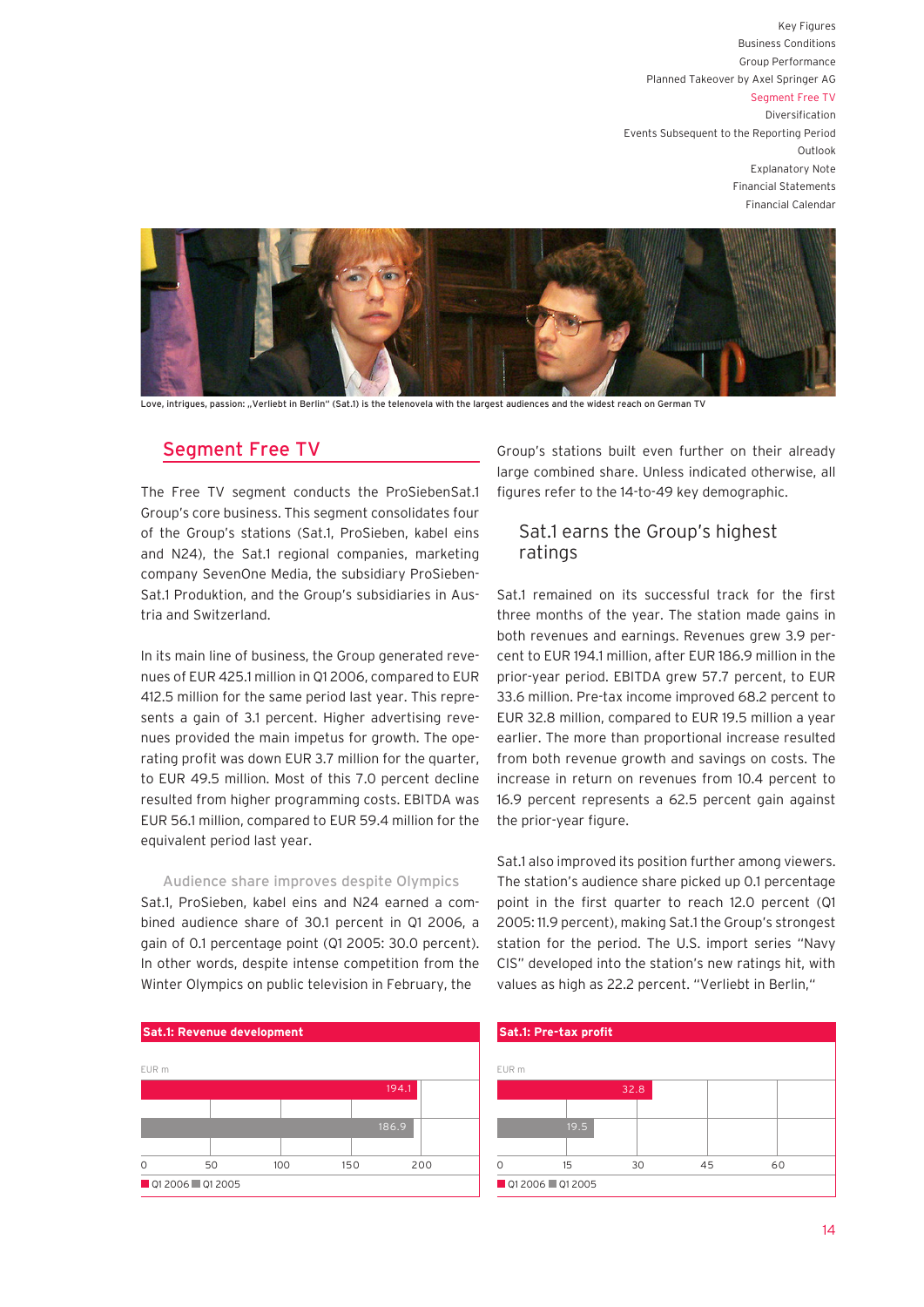### Segment Free TV

Diversification Events Subsequent to the Reporting Period Outlook Explanatory Note Financial Statements Financial Calendar



Big egos on the bob run: ProSieben made its mark in the first quarter with international fiction and big events: Stefan Raab's "Wok-WM" reached 20.7 percent of the target audience

with shares of up to 25.8 percent, remains the telenovela with the highest ratings and the highest reach on German TV. Sat.1 also scored with new comedy shows like "Schmitz komm raus!" (up to 18.7 percent) and "Weibsbilder" (up to 14.9 percent). The improv comedy "Schillerstrasse" earned consistently high shares of as much as 22.0 percent. But the station also drew enthusiastic audiences for its TV movies and Hollywood blockbusters. The Free TV premiere of "Daddy Day Care" earned 21.1 percent. The TV movies "Himmel über Australien" (up to 17.5 percent) and "Es war Mord und ein Dorf schweigt" (16.9 percent) were also well above the station's average.

## ProSieben keeps the faith with international fiction and TV events

ProSieben was unable to maintain the equivalent period's high revenues in the first quarter. Revenues were down from EUR 192.4 million to EUR 156.1 million. One main reason was internal programming sales, which came to EUR 6.9 million this year, EUR 27.4 million less than the figure for the equivalent period. Another reason for the decrease was the repercussions of last year's underperformance in the ratings. Pretax income was EUR 7.4 million, compared to EUR 25.9 million. This figure mainly reflects larger expenditures



for programming to boost the station's performance. The return on revenues was 4.7 percent, compared to the prior-year period's 13.5 percent.

ProSieben's main ratings successes for the first quarter were in international fiction and special TV events. The station earned an audience share of 11.4 percent, compared to 12.0 percent for the equivalent period last year. The new blockbuster double feature on Sundays was one of the first steps that improved performance, with big successes for such films as "Catch Me If You Can" (26.8 percent), "Tears of the Sun" (24.5 percent), "Terminator 3: Rise of the Machines" (25.3 percent) and "Two Weeks Notice" (23.3 percent). The "ProSieben Märchenstunde" – an elaborately produced, humorous adaptation of fairy tales with the best German comic actors – drew enthusiastic audiences and earned shares of up to 28.7 percent. The finale of "Germany's Next Topmodel – by Heidi Klum" drew 24.0 percent. Stefan Raab's wild trip down the ice run drew 20.7 percent for the "Wok Racing Championships"; 18.3 percent tuned in to the "Bundesvision Song Contest."

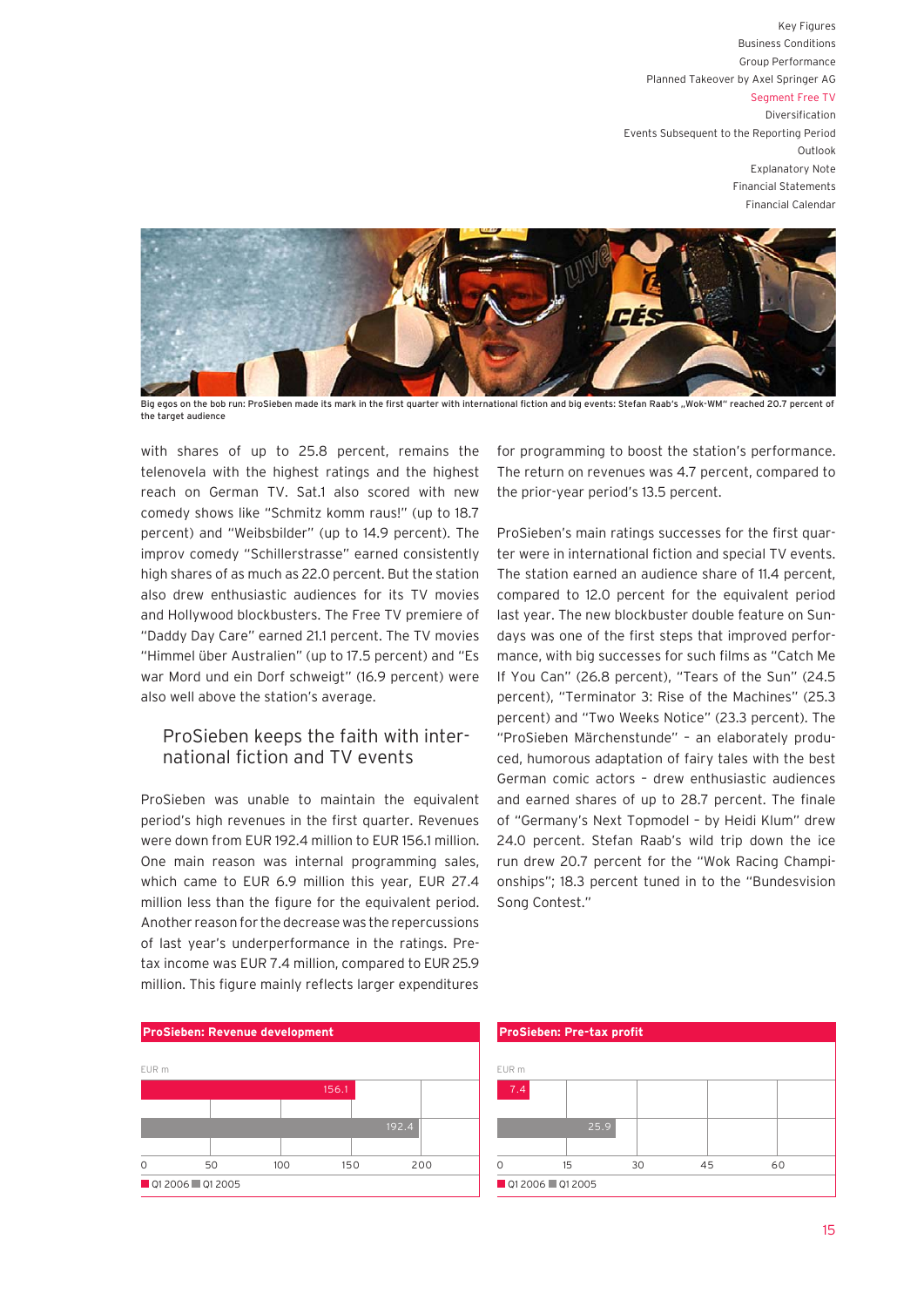## Segment Free TV

Diversification Events Subsequent to the Reporting Period Outlook Explanatory Note Financial Statements Financial Calendar



Friday night is crime night on kabel eins: Series such as "Cold Case" continuously outperfom with the audience

## Revenues and earnings up at kabel eins

The first quarter closed out very successfully at kabel eins. The station not only grew its revenues, but increased both EBITDA and pre-tax income. EBITDA, at EUR 11.4 million, and pre-tax income, at EUR 11.5 million, were both up more than 30 percent against the equivalent quarter last year. The revenue increase of EUR 6.7 million, or 13.6 percent, to EUR 55.8 million, was mainly the result of the station's stronger programming performance. The return on revenues grew from 17.7 percent to 20.6 percent.

The station's audience share grew 0.2 percentage points in the first quarter, to 5.7 percent (Q1 2005: 5.5 percent). It earned consistently high ratings not only for its series and feature films, but in information and magazine shows. Its ratings for Friday evening series programming were regularly above the station average: "Cold Case" earned as much as 10.2 percent, "Without a Trace" earned up to 9.9 percent, and "Missing" came in as high as 8.8 percent. Classic feature films like "Running Man" (11.0 percent), "The President's Man" (10.0 percent) and "Highlander" (10.0 percent) also scored with kabel eins viewers. The station successfully launched a weekday show during the



quarter. From its debut on January 9 to the end of the quarter, "ClipCharts" earned an average audience share of 6.1 percent. The station also earned high ratings in information and magazine shows: "K1 Reportage" earned up to 9.6 percent in the first quarter, and "Abenteuer Auto" went as high as 9.1 percent.

## Revenues and audience shares rise at N24

N24 also saw revenue growth in Q1 2006. The station's total revenues came to EUR 20.3 million, following EUR 19.9 million for the same period last year. EBITDA was down EUR 0.7 million against the first quarter of 2005, to EUR 2.0 million. Pre-tax income was EUR 1.9 million, EUR 0.6 million less than a year earlier. The decline in EBITDA and pre-tax income resulted from a slight increase in costs. The higher expenditures to enhance programming quality also affected the return on revenues, which was 9.4 percent, compared to the prior-year period's 12.6 percent.

The news station's audience share grew significantly again in Q1 2006. N24 picked up 0.4 percentage points against the comparable quarter, to reach 1.0 percent. This means that N24 still leads all other news stations on German TV. It also extended its reach substantially

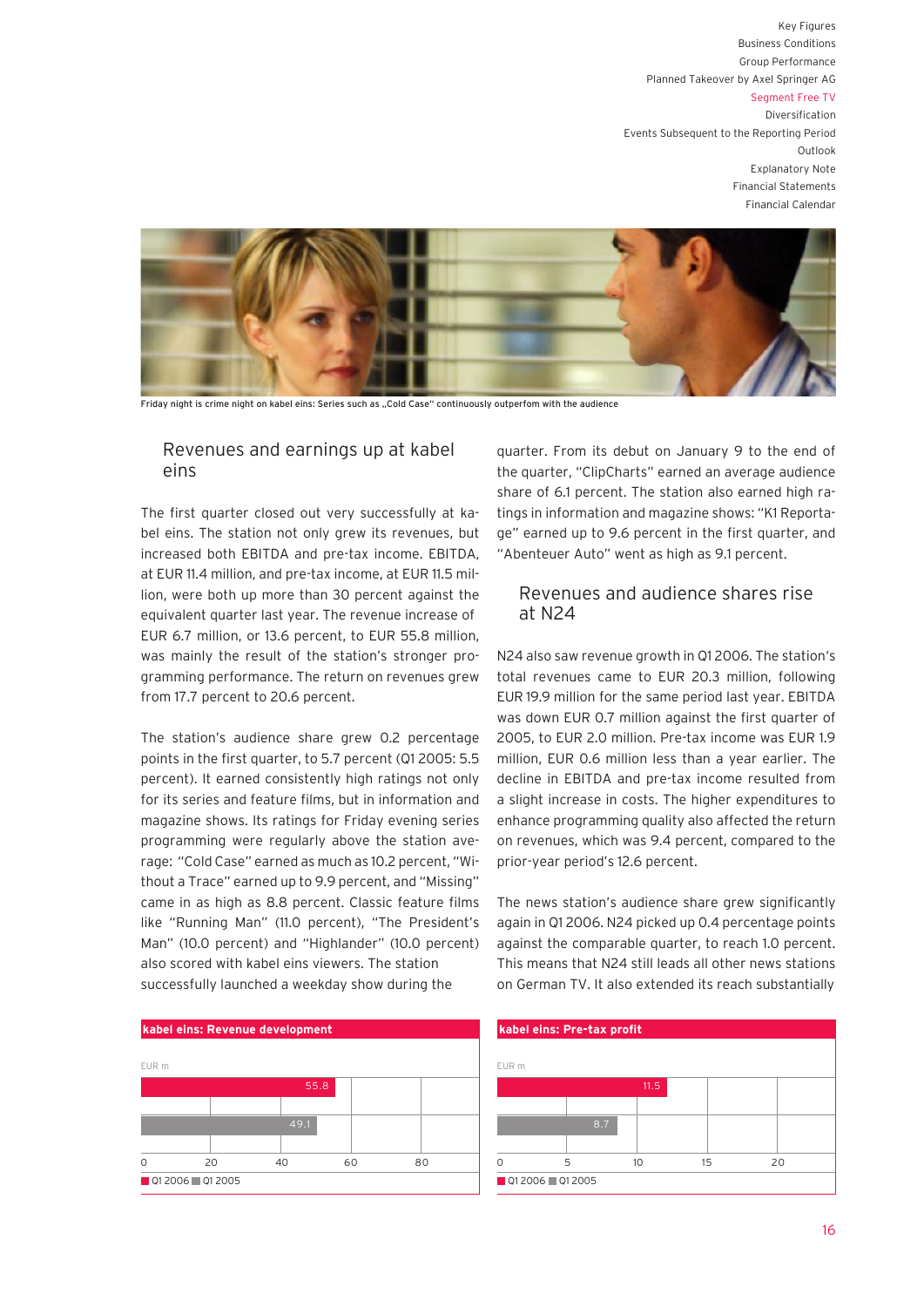## Segment Free TV

Diversification Events Subsequent to the Reporting Period Outlook Explanatory Note Financial Statements Financial Calendar



No other German news channel offers political talk shows with as much success as N24: "Arabella Kiesbauer" reached up to 1.8 percent in the first quarter

in the first quarter. Between January and March, 5.94 million viewers over the age of three tuned in – a gain of 1.34 million from the year before. Talk shows on N24 were a hit once again. "Studio Friedman," the political talk show with Michel Friedman, drew shares of up to 1.4 percent in the first three months of the year. "Was erlauben Strunz" went as high as 1.1 percent. The new "Arabella Kiesbauer" talk show has also been a success since its January debut on the station. With shares of as much as 1.8 percent, the celebrity host's return to German TV has paid off for N24. These programs have not only sharpened N24's profile as a talk show station, but have given it the three most successful talk shows of any German news station among the target demographic.

|          | N24: Revenue development |      |    |    |  |
|----------|--------------------------|------|----|----|--|
| EUR m    |                          |      |    |    |  |
|          |                          | 20.3 |    |    |  |
|          |                          |      |    |    |  |
|          |                          | 19.9 |    |    |  |
|          |                          |      |    |    |  |
| $\Omega$ | 10                       | 20   | 30 | 40 |  |
|          | Q1 2006 Q1 2005          |      |    |    |  |

|                 | N24: Pre-tax profit |                 |    |    |  |
|-----------------|---------------------|-----------------|----|----|--|
|                 |                     |                 |    |    |  |
| EUR m           |                     |                 |    |    |  |
| 1.9             |                     |                 |    |    |  |
| 2.5             |                     |                 |    |    |  |
|                 | 5                   | 10 <sup>2</sup> | 15 | 20 |  |
| Q1 2006 Q1 2005 |                     |                 |    |    |  |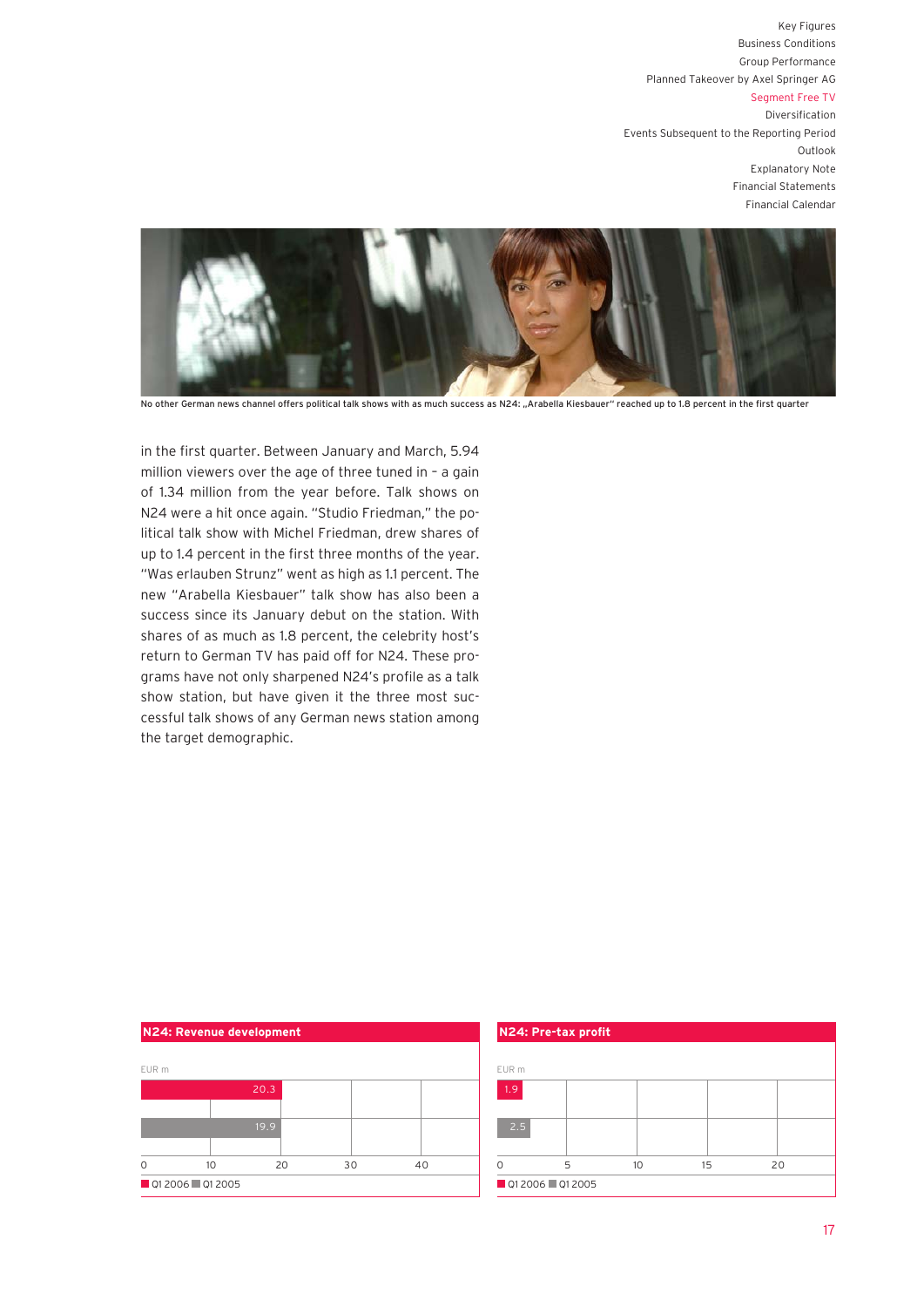Financial Statements Financial Calendar

kabel eins

CLassics



Two strong brands for a new business model: In June ProSiebenSat.1 will launch its Pay TV channels Sat.1 Comedy and kabel eins classics

## Diversification

The Diversification division is where the ProSieben-Sat.1 Group pools its operations that do not depend on the TV advertising market. The major revenue drivers here are transaction TV and operations in multimedia and merchandising. By expanding activities in Diversification and acquiring 9Live, the Group has been able to diversify its new sources of income and thus reduce its dependency on the advertising market.

## Transaction TV segment

The Transaction TV segment comprises Germany's first quiz station 9Live, most of whose revenues come from telephone calls. The ProSiebenSat.1 Group has fully consolidated 9Live since June 1, 2005.

During the first quarter of 2006, 9Live contributed EUR 25.8 million to the Group's total revenues. In all, the Transaction TV segment generated revenues of EUR 26.2 million and an EBITDA of EUR 8.8 million. The segment's operating earnings for the first quarter of 2006 were EUR 6.7 million. In June through December 2005, the Transaction TV segment had operating earnings of EUR 8.0 million.

For the first quarter of 2006, 9Live earned a share of 0.2 percent among viewers aged 14 to 49. The station's share for the equivalent period last year was likewise 0.2 percent.

## Other Diversification segment

All companies other than 9Live that are not dependent on the TV advertising market are combined in the Other Diversification segment. These include Seven

One Intermedia, MM MerchandisingMedia, SevenOne International and ProSiebenSat.1 Welt.

The Other Diversification segment generated an increase of EUR 11.3 percent in revenues for the first three months of the year, for a total of EUR 30.5 million. The segment's contribution to Group revenues was EUR 25.5 million, compared to the equivalent period's EUR 26.9 million. This is equivalent to a moderate decrease of 5.2 percent, most of which resulted from a reallocation of revenues within the Diversification division as a whole. Because of the restructuring among the division's segments, revenues that were reported for the Other Diversification segment a year earlier are now reported under the Transaction TV segment. EBITDA gained 25.5 percent, to EUR 5.9 million. The operating profit grew 34.2 percent, from EUR 3.8 million for Q1 last year to EUR 5.1 million. The established multimedia operations of SevenOne Intermedia played a major role in this earnings growth.

## Events Subsequent to the Reporting Period

#### Audience share in April 2006

In April 2006 the ProSiebenSat.1 Group stations – Sat.1, ProSieben, kabel eins and N24 – earned a combined share of 30.2 percent of advertisers' principal target audience (April 2005: 31.5 percent; March 2006: 30.8 percent). All figures refer to the key demographic between the ages of 14 and 49.

Sat.1 drew an 11.6 percent share in April, compared to 12.8 percent a year earlier (April 2005: 12.8 percent; March 2006: 12.0 percent). April 2005 was an extraordinarily strong month, with two top UEFA Champions League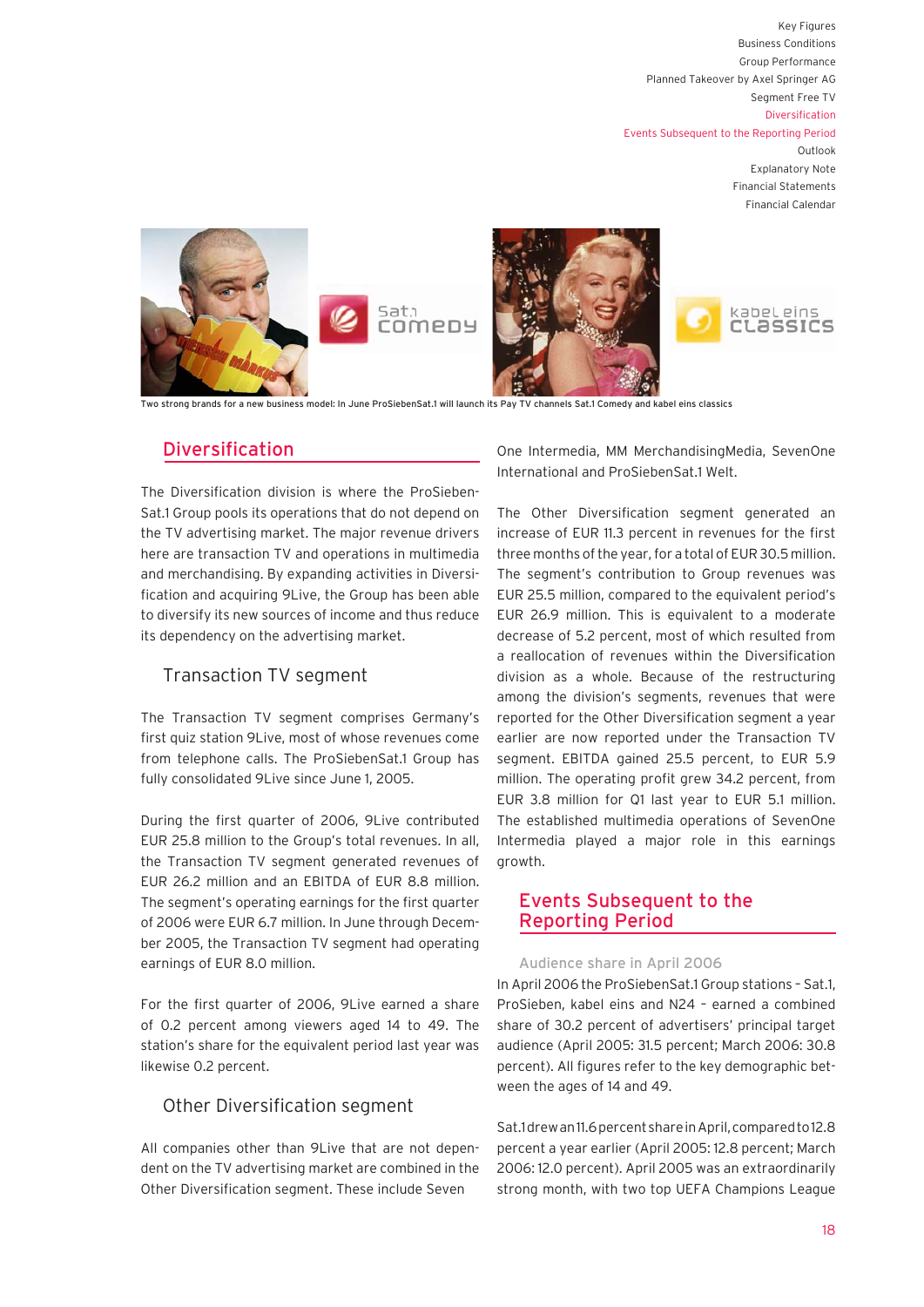matches and the finale of the popular Sat.1 series "Edel & Starck." The station earned large audience shares in every segment in April 2006: The telenovela "Verliebt in Berlin" earned not only the largest share for a single episode – 27.4 percent – since its launch in February 2005, but the highest average monthly share as well, 23.9 percent. Among series, "Navy CIS" was again an audience favorite, with shares as high as 20.6 percent. "Das Wunder von Bern" earned a 27.0 percent share of the audience between 14 and 49.

ProSieben continued its uptrend in April, earning 12.0 percent. (April 2005: 12.6 percent; March 2006: 12.1 percent). Wednesday prime time was a high scorer in ratings, with its new lineup of feature films: "Star Wars" (16.4 percent), "Mission: Impossible" (15.9 percent) and "The Return of the Jedi – Special Edition" (15.9 percent) were well above the station average. ProSieben also scored with weekend blockbusters. "Men in Black" came to 23.5 percent and "Final Destination 2" won 24.2 percent of the target audience. A particular programming and ratings highlight again in April was the "ProSieben Märchenstunde" which earned as much as 21.1 percent.

During the month, kabel eins gained 0.2 percentage points against the prior year to reach 5.5 percent (April 2005: 5.3 percent; March 2006: 5.7 percent). Contributors to this success were Hollywood classics like "Beverly Hills Cop III" (11.7 percent) and the James Bond films "Thunderball" (8.7 percent) and "Goldfinger" (7.4 percent). Crime Friday was also a ratings earner for kabel eins: "Without a Trace" earned up to 10.6 percent, and "Cold Case" earned up to 9.2 percent. In variety shows, the second series of "Top 10 TV – Comedy" made a successful debut, with 7.3 percent of the 14 to 49 audience.

In April N24 earned the highest share since its launch. The news station continued to pick up steam, gaining 0.3 percentage points against the previous year to reach 1.1 percent (April 2005: 0.8 percent; March 2006: 1.0 percent). The station also expanded its lead to 0.4 percentage points over its Cologne competitor n-tv (April 2006: 0.7 percent).

RTL's April figure was 15.6 percent, down 0.7 percentage points from a year earlier (April 2005: 16.3 percent; March 2006: 16.4 percent). Vox earned 6.9 percent (April 2005: 6.1 percent; March 2006: 7.0 percent). Super RTL earned 2.6 percent in April (April 2005: 2.5 percent; March 2006: 2.5 percent). As it did a year before, n-tv earned 0.7 percent (April 2005: 0.7 percent; March 2006: 0.6 percent). RTL 2 earned 6.0 percent (April 2005: 6.2 percent; March 2006: 5.9 percent).

## **Outlook**

## Company Outlook

The German economy will pick up at least slightly this year. In their spring assessments this April, the major economic institutes made a significant upward revision in their joint projections. They now expect gross domestic product to rise 1.8 percent this year, where their fall assessment was still expecting only 1.2 percent. The Federal government's projection for GDP has been upgraded from 1.4 percent to 1.6 percent.

Four channels make a successful family: Claus Strunz, "Was erlauben Strunz" (N24), "King of Queens" (kabel eins), "Freunde für immer - Das Leben ist rund"

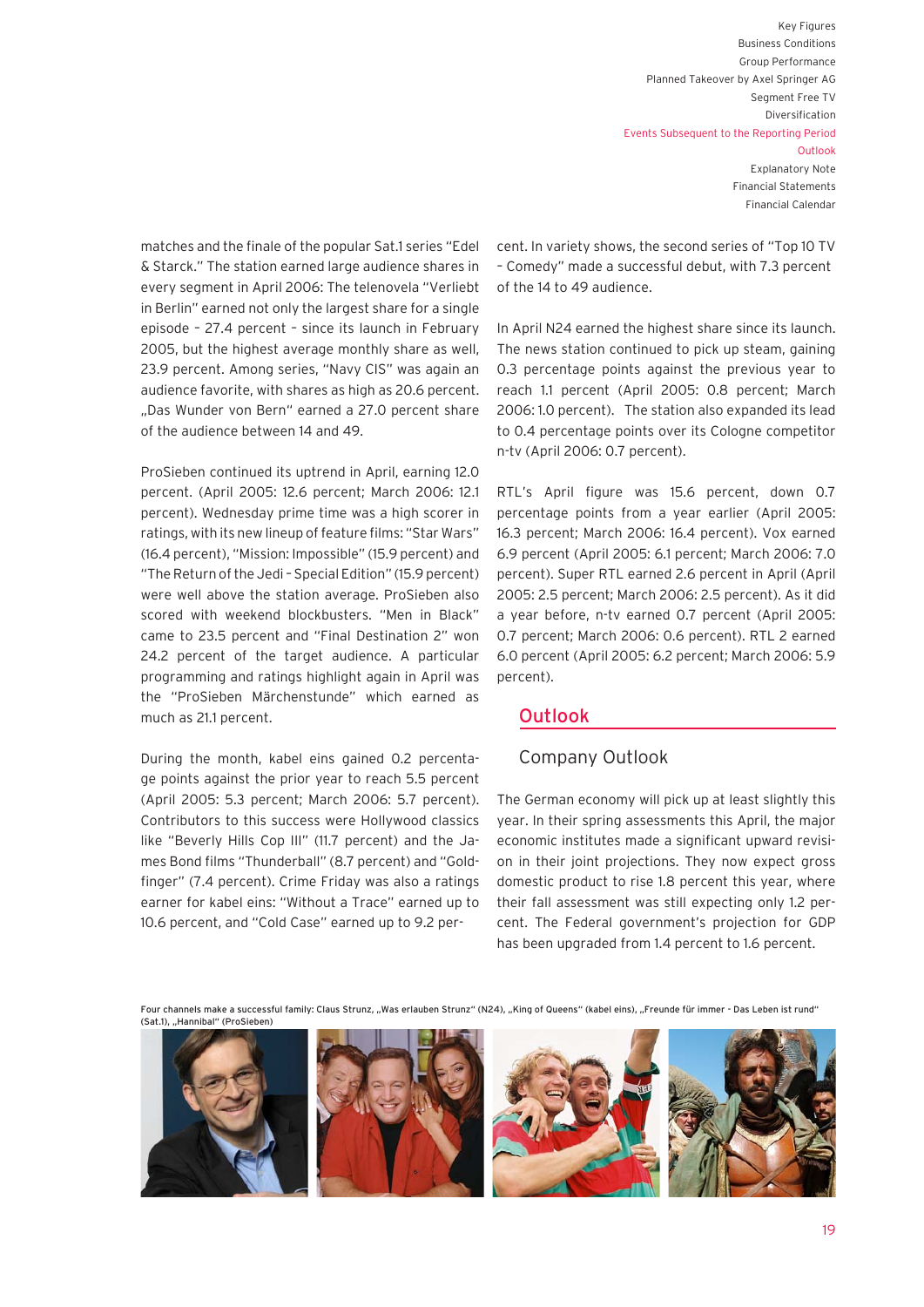

Full program: Alida Kuras (9Live), "Quiz-Taxi" (kabel eins), "Die ProSieben Märchenstunde", "Verliebt in Berlin" (Sat.1)

A variety of indicators also suggest that the German economy is on the rise again. The Ifo business climate index improved significantly in the first quarter, to reach 105.4 points in March. It continued its significant uptrend in April, reaching 105.9 – its highest mark since 1991. The GfK consumer confidence index for the period shows that not only businesses, but more and more consumers are also expecting an upswing.

The forecasting institutes also believe the economic upswing will prompt at least a slight revival in consumer spending, which they expect to rise 0.4 percent in real terms this year. This increase is likely to have positive repercussions for the TV advertising market, although no reliable projection is possible because of advertising clients' short-term booking habits. Based on current information, the ProSiebenSat.1 Group expects the German TV advertising market to grow about 2 percent net this year.

The Group assumes that it will be able to improve its revenues and earnings still further in fiscal 2006. The first contributing factor will be growth in the TV advertising market. The Group's stations built their audience share once again during the first quarter, against strong competition in February from the Winter Olympics on the public stations. But the soccer World Cup, which will likewise be covered by the public stations, will most likely cause German private stations – including the ProSiebenSat.1 Group – to lose share in the second quarter. The Group aims to keep its audience share stable around 30 percent in 2006, despite the year's major sports events.

The expansion of the Group's activities in the Diversification division will also have a positive

effect on revenues and earnings, as will the consolidation of 9Live for the full year. Two new lines of business will contribute to organic growth in the Diversification division. The ProSiebenSat.1 Group will begin offering Pay TV for the first time, with two new digital channels. Sat.1 Comedy and kabel eins classics will go on the air June 1. A second innovation, distribution of programming via DSL, is expected to tap further sources of revenue. In the third quarter, the ProSiebenSat.1 Group will join with United Internet AG to launch the Maxdome video on demand portal, offering a broad range of films, sitcoms and series. Viewers will be able to access Maxdome both via a broadband connection on a PC and from a set-top box on a conventional television. The Group's strategic partner, United Internet AG, is one of Germany's largest Internet providers.

## Programming outlook

Sat.1: First-class TV for a broad audience Sat.1 will be offering TV for a broad audience again in the second quarter, with high-quality in-house productions, event evenings, strong series, surprising comedy and exciting feature films. In April, Sat.1 will premiere its theatrical co-production "The Miracle of Bern" on Free TV. Famed director Sönke Wortmann has also written and filmed his first TV series for Sat.1. "Freunde für immer – Das Leben ist rund" is the story of seven amateur soccer players who have been close friends since childhood. It debuts in May. In variety entertainment, Sat.1 will still be showing such successful programs as "Der grosse Haustiertest," "Die Comedy-Falle," "MegaClever! - Die NKL-Show" and "Jetzt wird eingelocht!" On Saturday evenings, under the "DIE SAT.1 FAMILIENPACKUNG" label, the station will continue to offer first-class entertainment for the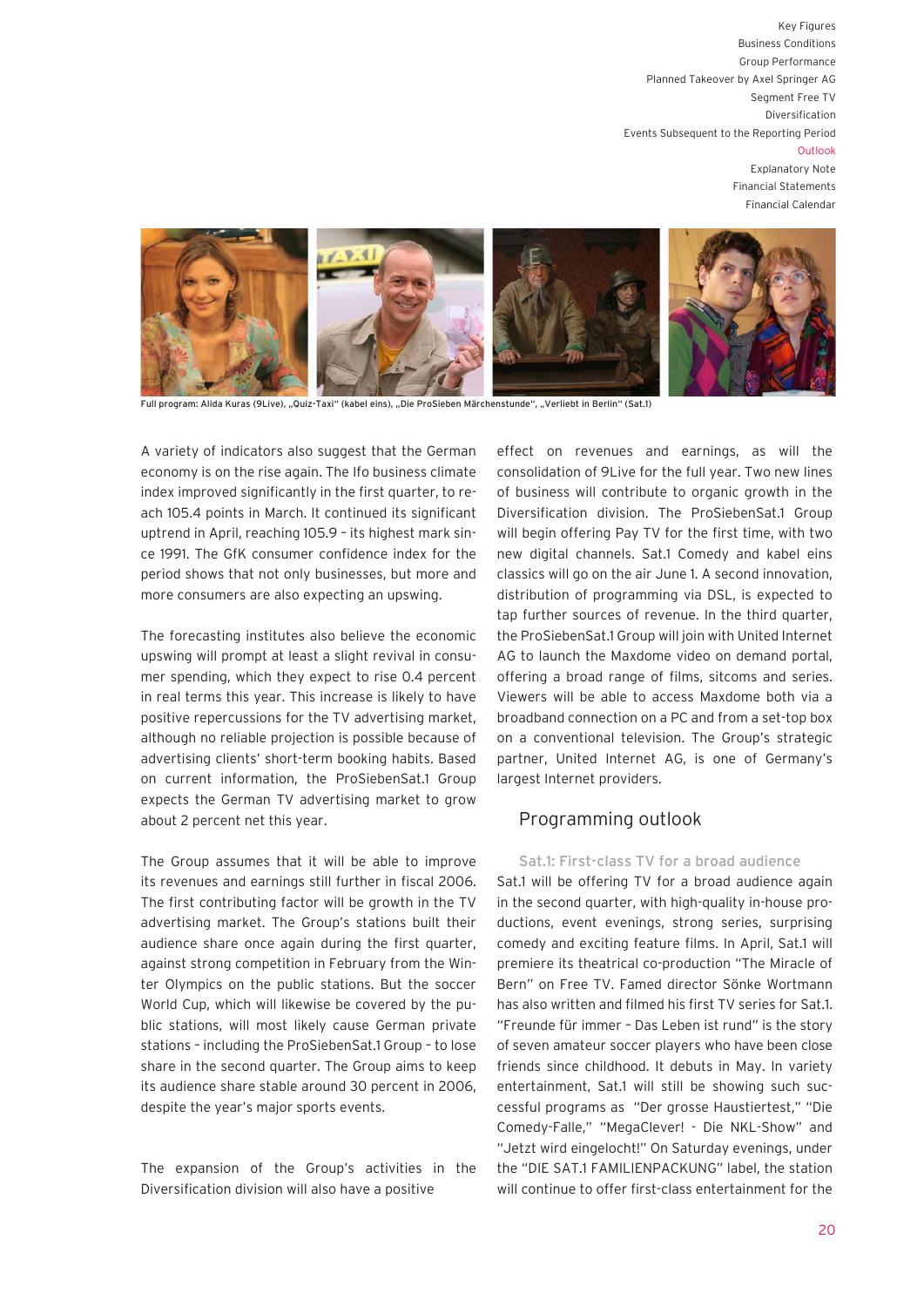

Great entertainment from Hollywood's finest: In the second quarter ProSieben will highlight blockbusters such as "The Sixth Sense"

whole family, with feature films like "Jungle Book 2" and in-house productions like the TV movies "Meine bezaubernde Nanny" and "Die Pirateninsel – Familie über Bord."

## ProSieben: The finest from Hollywood

ProSieben will be carrying top-class blockbusters again in the second quarter. In addition to its Sunday lineup, since the beginning of April the station has also been showing a well-received Wednesday series of award-winning movies like "Star Wars," "Chicago," "The Sixth Sense," "Mission: Impossible" and "A Knight's Tale." The new programming has proved to be a big success, significantly increasing audience share. Monday prime time will be dominated by such international premium products as "The 4400," all under the "Mystery vom Feinsten" label. The station will also be carrying more knowledge and documentary shows in the second quarter. Besides additional single-topic "Galileo" specials in prime time, it will be carrying co-productions every Friday from such reliable sources of documentary hits as the BBC. There will be major premiere events – including one on the life of Hannibal – that offer a spellbinding combination of history and fiction.

## kabel eins: Classic TV, new series and highlights

In the second quarter, kabel eins will attract viewers with top feature films, hit series, "Best of" shows, TV events and new magazine shows. In May the station will launch the German premiere showing of the eighth season of "King of Queens," and in June viewers will be able to choose their five favorite episodes of the cult series "M\*A\*S\*H," which will then be shown all in a block on prime time. The station will also start restructuring its prime access slot in May, with two

new information magazines, "Abenteuer Leben – täglich Wissen" with Christian Mürau and "Abenteuer Alltag – So leben wir Deutschen." The weekday magazine series will provide insights from the viewpoint of the main characters into the typical living situations of German families, couples and other living communities. In general entertainment shows, during April kabel eins relaunched its "Best of" series "Top 10 TV Comedy," with Steven Gätjen, and "Quiz Taxi" in prime access. May will see two more highlights: the "Queen" event, with a variety show hosted by Ingolf Lück and a documentary on Freddy Mercury, and the first two installments of a series on "Forces of Nature": one based on tornadoes and one on earthquakes. These event evenings will combine feature films and exciting documentaries – the German premieres of international kabel eins productions.

#### N24 gets right to the point

N24 will display its skills as Germany's leading news channel once again in the second quarter. N24 is where viewers get current news and background on all relevant events, around the clock. N24 informs, analyzes, evaluates and gets right to the point with the facts. The schedule will be rounded out with such social-affairs and political talk shows as "Studio Friedman," "Was erlauben Strunz" and "Arabella Kiesbauer."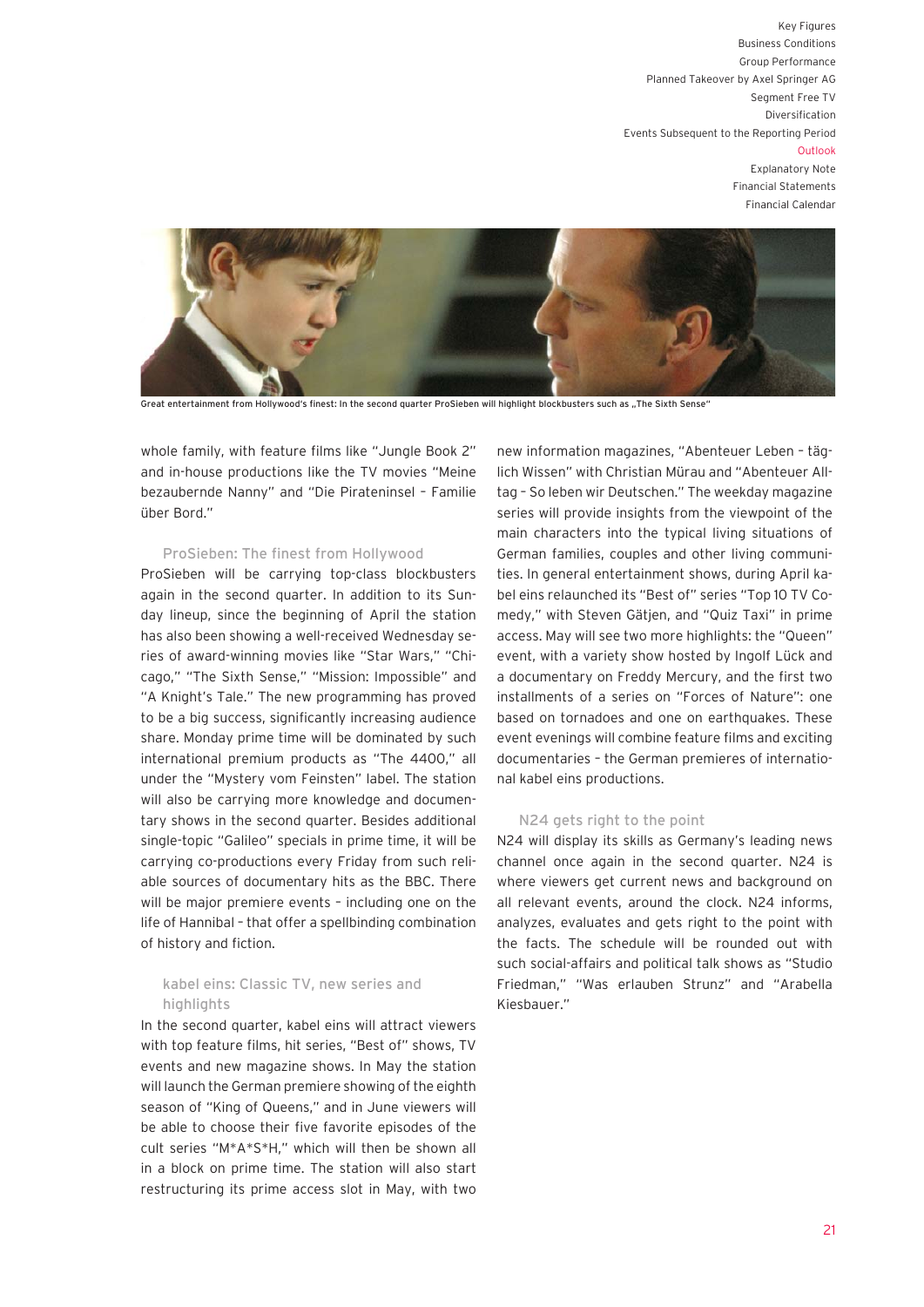Financial Calendar

## Explanatory Note

Notes to the Q1 2006 interim report of ProSiebenSat.1 Media AG

The consolidated interim report was prepared in compliance with the International Financial Reporting Standards of the International Accounting Standards Board (IASB) that were in effect on the reporting date, March 31, 2006. All applicable readings and interpretations of the International Financial Reporting Interpretations Committee (IFRIC) up to that date have been applied, as has IAS 34 ("Interim Financial Reporting").

During the period covered by this interim report, there were no changes in accounting principles from those applied in the annual financial statements as of December 31, 2005.

This report contains forward-looking statements that reflect the current views of the management of ProSiebenSat.1 Media AG regarding future events. These forward-looking statements include any statement in this report that reproduces or is founded upon intentions, expectations or predictions of the Company. These statements are based on plans, estimates, and projections currently available to the management of ProSiebenSat.1 Media AG. They therefore refer only to the date on which they are made. Forward-looking statements are inherently subject to risks and uncertainties (for example, owing to future developments in the German advertising market) that may cause actual outcomes to differ materially from such forward-looking statements or the results they imply. ProSiebenSat.1 Media AG assumes no obligation to update such statements to reflect new information or future events, nor does it intend to provide such updates.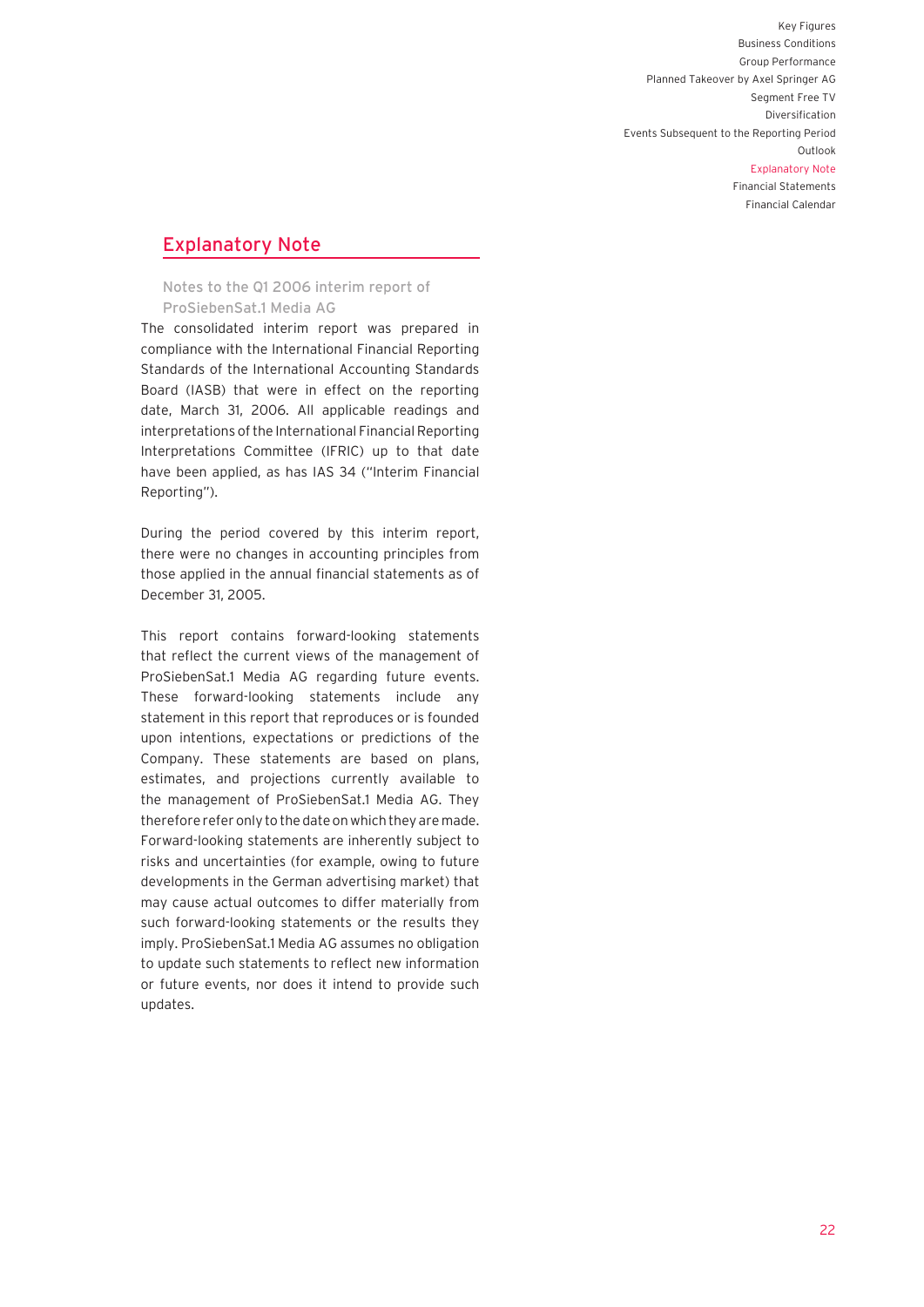Financial Calendar

|       | Consolidated income statement for ProSiebenSat.1 Media AG                     |               |            |          |             |
|-------|-------------------------------------------------------------------------------|---------------|------------|----------|-------------|
|       |                                                                               | 01 2006       | 01 2005    | Change   | Change in % |
| EUR k |                                                                               |               |            |          |             |
| 1.    | Revenues                                                                      | 465,266       | 429,957    | 35,309   | 8%          |
| 2.    | Cost of sales                                                                 | $-322,202$    | $-299,244$ | 22,958   | 8%          |
| 3.    | Gross profit                                                                  | 143,064       | 130,713    | 12,351   | 9%          |
| 4.    | Selling expenses                                                              | $-53,621$     | $-46,363$  | 7,258    | 16%         |
| 5.    | Administrative expenses                                                       | $-31.159$     | $-31.433$  | $-274$   | $-1%$       |
| 6.    | Other operating income                                                        | 2,793         | 4,224      | $-1,431$ | $-34%$      |
| 7.    | Operating profit                                                              | 61,077        | 57,141     | 3,936    | 7%          |
| 8.    | Income from securities and loans of financial assets                          | 5             | 1,491      | $-1,486$ | $-100%$     |
| 9.    | Income from equity interests in associated companies                          | $-48$         | 3,056      | $-3,104$ | $-102%$     |
| 10.   | Write-downs of financial assets and current securities                        | $-$ / $\cdot$ | $-367$     | $-367$   | $-100%$     |
| 11.   | Net interest and similar income                                               | 681           | 999        | $-318$   | $-32%$      |
| 12.   | Net interest and other expenses                                               | $-11.006$     | $-14.478$  | $-3,472$ | $-24%$      |
| 13.   | Other financial expenses                                                      | $-617$        | $-756$     | $-139$   | $-18%$      |
| 14.   | <b>Financial loss</b>                                                         | $-10,985$     | $-10,055$  | $-930$   | $-9%$       |
| 15.   | Income from ordinary business activities                                      | 50,092        | 47,086     | 3,006    | 6%          |
| 16.   | Income taxes                                                                  | $-19,052$     | $-18,126$  | 926      | 5%          |
| 17.   | <b>Consolidated profit</b>                                                    | 31.040        | 28,960     | 2.080    | 7%          |
|       |                                                                               |               |            |          |             |
|       | attributable to                                                               |               |            |          |             |
|       | Shareholders of ProSiebenSat.1 Media AG                                       | 30,732        | 28,686     | 2,046    | 7%          |
|       | Minorities                                                                    | 308           | 274        | 34       | 12%         |
|       |                                                                               |               |            |          |             |
| EUR   |                                                                               |               |            |          |             |
|       | Basic and diluted earnings per share of common stock according to IAS 33 *    | 0.14          | 0.13       | 0.01     | 8%          |
|       | Basic and diluted earnings per share of preferred stock according to IAS 33 * | 0.14          | 0.13       | 0.01     | 8%          |

\* thereby accounted for net profit for the period: 30.7 EUR m [previous period: 28.7 EUR m]; thereby accounted for number of common and preferred shares: 218,797 thousand [previous year: 218,797 thousand]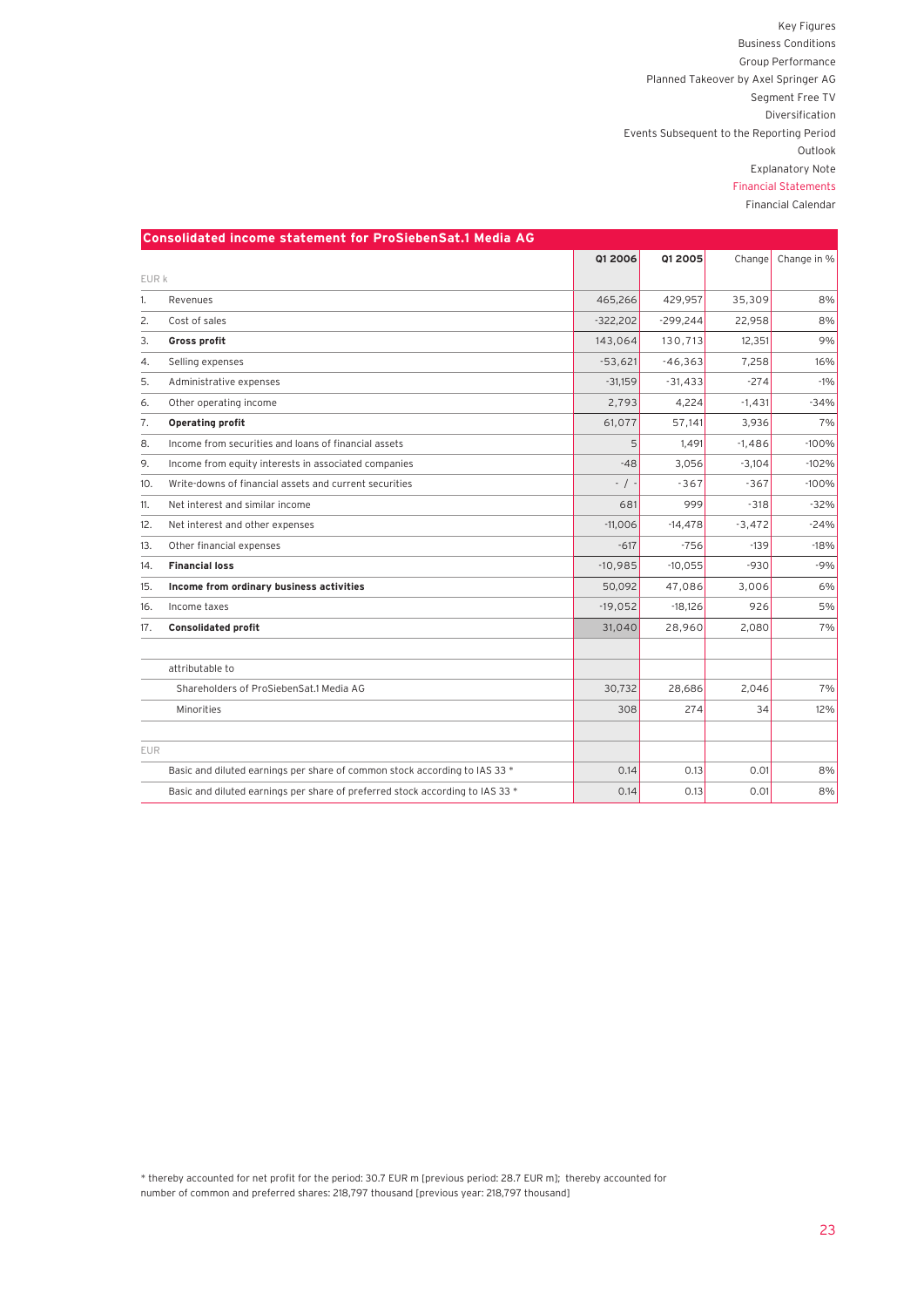| <b>Consolidated balance sheet of ProSiebenSat.1 Media AG</b> |           |           |            |                   |           |
|--------------------------------------------------------------|-----------|-----------|------------|-------------------|-----------|
| <b>ASSETS</b>                                                |           |           |            |                   |           |
| EUR k                                                        | 3/31/2006 | 3/31/2005 |            | Change 12/31/2005 | Change    |
| A. Noncurrent assets                                         |           |           |            |                   |           |
| Intangible assets<br>L.                                      | 328,953   | 63,387    | 265,566    | 329,772           | $-819$    |
| II. Property, plant and<br>equipment                         | 233,296   | 239,735   | $-6,439$   | 235,664           | $-2,368$  |
| III. Financial assets                                        | 4,024     | 156,365   | $-152,341$ | 3,864             | 160       |
| IV. Programming assets                                       | 247,813   | 234,793   | 13,020     | 253,596           | $-5,783$  |
| V. Accounts receivable<br>and other long-term<br>assets      | 2,937     | 4,713     | $-1,776$   | 3,298             | $-361$    |
| VI. Deferred taxes                                           | 1,756     | 34,076    | $-32,320$  | $-$ / $-$         | 1,756     |
|                                                              | 818,779   | 733,069   | 85,710     | 826,194           | $-7,415$  |
| <b>B.</b> Current assets                                     |           |           |            |                   |           |
| I. Programming assets                                        | 813,584   | 869,704   | $-56,120$  | 803,888           | 9,696     |
| II. Inventories                                              | 4,862     | 6,149     | $-1,287$   | 4,473             | 389       |
| III. Accounts receivable<br>and other short-term<br>assets   | 275,069   | 199,191   | 75,878     | 222,019           | 53,050    |
| IV. Marketable securities                                    | 259       | 492       | $-233$     | 2,446             | $-2,187$  |
| V. Cash, cash at bank                                        | 129,708   | 88,092    | 41,616     | 157,556           | $-27,848$ |
|                                                              | 1,223,482 | 1,163,628 | 59,854     | 1,190,382         | 33,100    |
| <b>Total assets</b>                                          | 2,042,261 | 1,896,697 | 145,564    | 2,016,576         | 25,685    |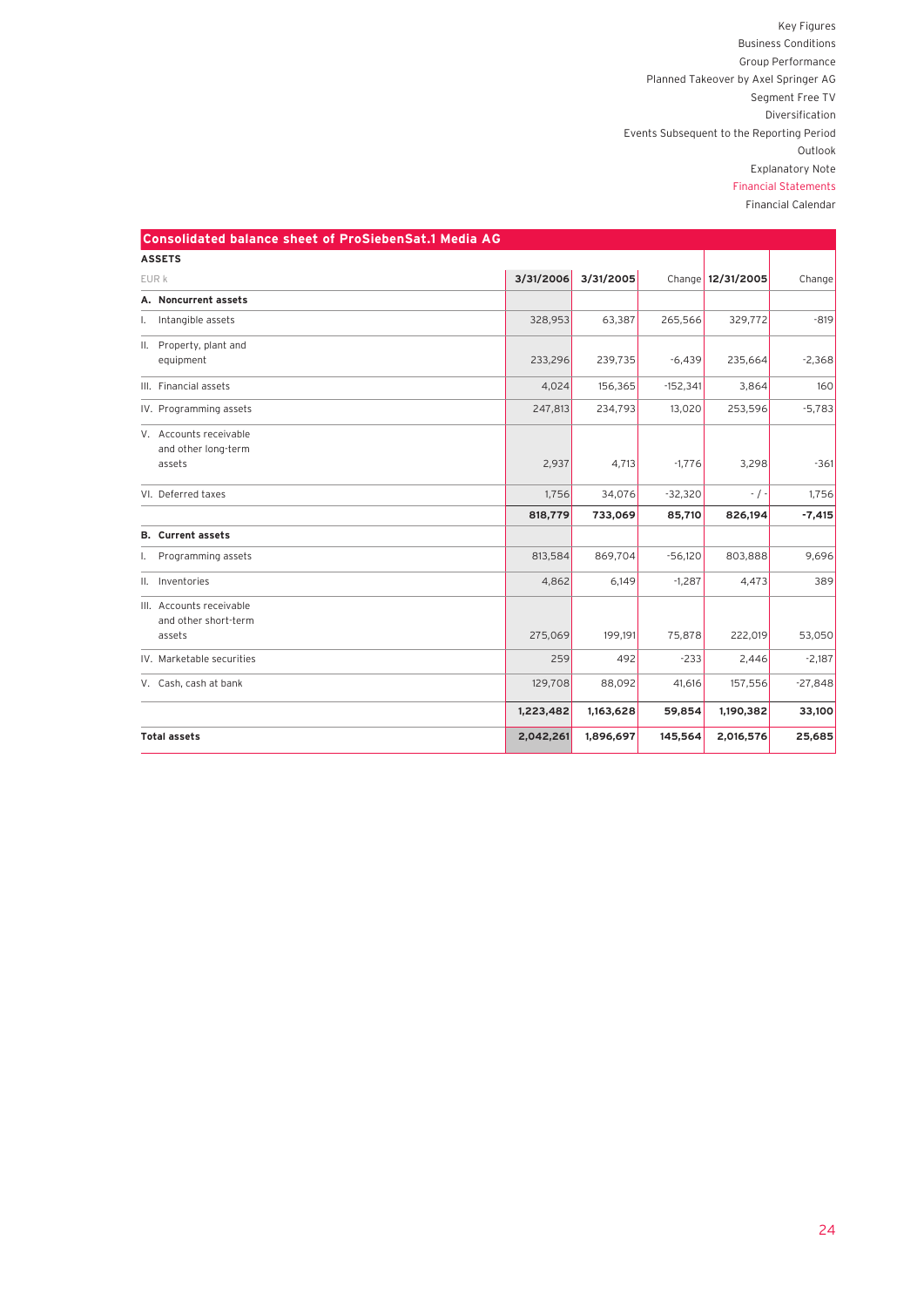| <b>LIABILITIES AND SHAREHOLDERS' EQUITY</b>          |           |           |           |                   |           |
|------------------------------------------------------|-----------|-----------|-----------|-------------------|-----------|
| EUR k                                                | 3/31/2006 | 3/31/2005 |           | Change 12/31/2005 | Change    |
| A. Shareholders' equity                              |           |           |           |                   |           |
| Subscribed capital<br>Ι.                             | 218,797   | 218,797   | $-$ / $-$ | 218,797           | $-$ / $-$ |
| II. Capital reserves                                 | 580,342   | 578,421   | 1,921     | 579,965           | 377       |
| III. Group equity generated                          | 417,410   | 257,876   | 159,534   | 386,678           | 30,732    |
| IV. Accumulated other<br>Group equity                | $-206$    | $-13,521$ | 13,315    | 4,224             | $-4,430$  |
| V. Minority interests                                | $-1,575$  | $-996$    | $-579$    | $-1,915$          | 340       |
|                                                      | 1,214,768 | 1,040,577 | 174,191   | 1,187,749         | 27,019    |
| <b>B.</b> Noncurrent liabilities                     |           |           |           |                   |           |
| Long-term financial<br>Ι.<br>liabilities             | 382,776   | 385,053   | $-2,277$  | 382,658           | 118       |
| II. Provisions                                       | 5,184     | 19,030    | $-13,846$ | 6,521             | $-1,337$  |
| III. Other liabilities                               | 120,677   | 128,669   | $-7,992$  | 123,046           | $-2,369$  |
| IV. Deferred taxes                                   | $-$ / $-$ | $-$ / $-$ | $-$ / $-$ | 450               | $-450$    |
|                                                      | 508,637   | 532,752   | $-24,115$ | 512,675           | $-4,038$  |
| C. Current liabilities                               |           |           |           |                   |           |
| Short-term financial<br>L<br>liabilities             | 1,825     | 14,378    | $-12,553$ | 4,577             | $-2,752$  |
| II. Provisions                                       | 61,951    | 51,817    | 10,134    | 49,701            | 12,250    |
| III. Other liabilities                               | 255,080   | 257,173   | $-2,093$  | 261,874           | $-6.794$  |
|                                                      | 318,856   | 323,368   | $-4,512$  | 316,152           | 2,704     |
| <b>Total liabilities and</b><br>shareholders' equity | 2,042,261 | 1,896,697 | 145,564   | 2,016,576         | 25,685    |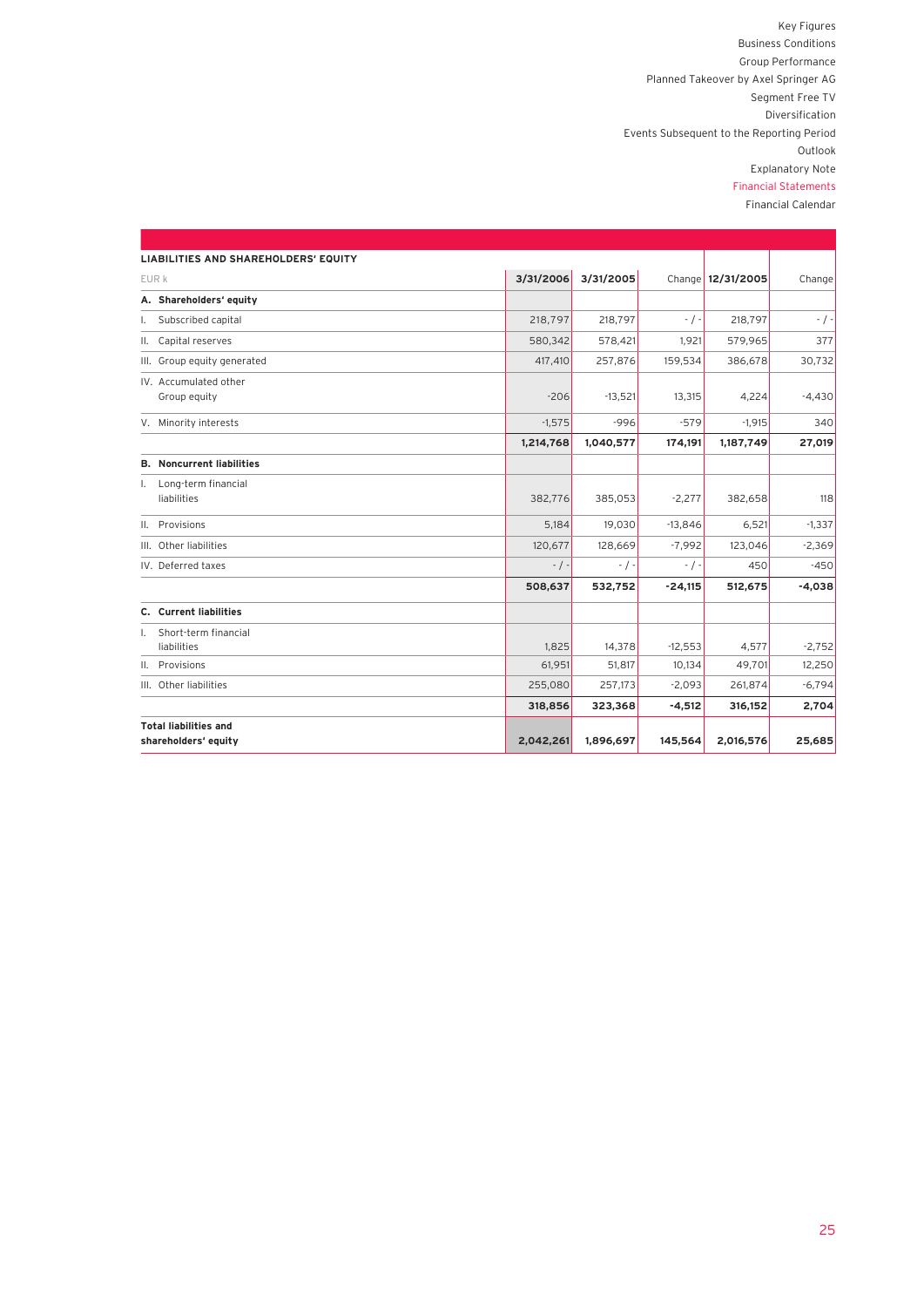| <b>ProSiebenSat.1 Group cash flow statement</b>                                                         |                |                |
|---------------------------------------------------------------------------------------------------------|----------------|----------------|
| EUR k                                                                                                   | <b>Q1 2006</b> | <b>Q1 2005</b> |
| <b>Consolidated profit</b>                                                                              | 30,732         | 28,686         |
| Depreciation, amortization and impairment/write-ups of noncurrent and current assets                    | 9,541          | 7,472          |
| Consumption/write-ups of programming assets                                                             | 241.299        | 224.757        |
| Change in tax provisions (incl. change in deferred taxes)                                               | 14,292         | 16.169         |
| Change in other provisions                                                                              | $-1,676$       | 361            |
| Result from equity accounting and other noncash relevant changes within financial assets                | 48             | $-3.221$       |
| Result from sale of fixed assets                                                                        | $-36$          | 17             |
| Other noncash income/expenses                                                                           | 377            | $-$ / $-$      |
| <b>Cash flow</b>                                                                                        | 294,577        | 274,241        |
| Change in inventories                                                                                   | $-389$         | $-1,186$       |
| Change in non-interest-bearing receivables and other assets                                             | $-50,502$      | $-49,489$      |
| Change in non-interest-bearing liabilities                                                              | $-12,716$      | $-25,048$      |
| Cash flow from operating activities                                                                     | $-230,970$     | 198,518        |
| Proceeds from disposal of noncurrent assets                                                             | 113            | 565            |
| Expenditures for intangible assets and property, plant and equipment                                    | $-6.415$       | $-4.912$       |
| Expenditures for purchase of financial assets                                                           | $-224$         | $-1,064$       |
| Proceeds from disposal of programming assets                                                            | $-$ / $-$      | 809            |
| Expenditures for programming assets                                                                     | $-249.120$     | $-222,996$     |
| Effects of changes in scope of consolidation and other changes in equity                                | 224            | $-2,347$       |
| Cash flow from investing activities                                                                     | $-255.422$     | $-229,945$     |
| Free cash flow                                                                                          | $-24,452$      | $-31,427$      |
| Change of interest-bearing liabilities                                                                  | $-3,396$       | $-175,216$     |
| Cash flow from financing activities                                                                     | $-3,396$       | $-175,216$     |
| Change in cash and cash equivalents                                                                     | $-27,848$      | $-206,643$     |
| Cash and cash equivalents at beginning of year                                                          | 157,556        | 294,735        |
| Cash and cash equivalents as of March 31                                                                | 129,708        | 88,092         |
|                                                                                                         |                |                |
| The cash flow from operating activities includes the following receipts and payments according to IAS 7 |                |                |
| Cash flow from income taxes                                                                             | $-24,315$      | $-12,342$      |
| Cash flow from interest expenses                                                                        | $-11,955$      | $-21,868$      |
| Cash flow from interest income                                                                          | 615            | 981            |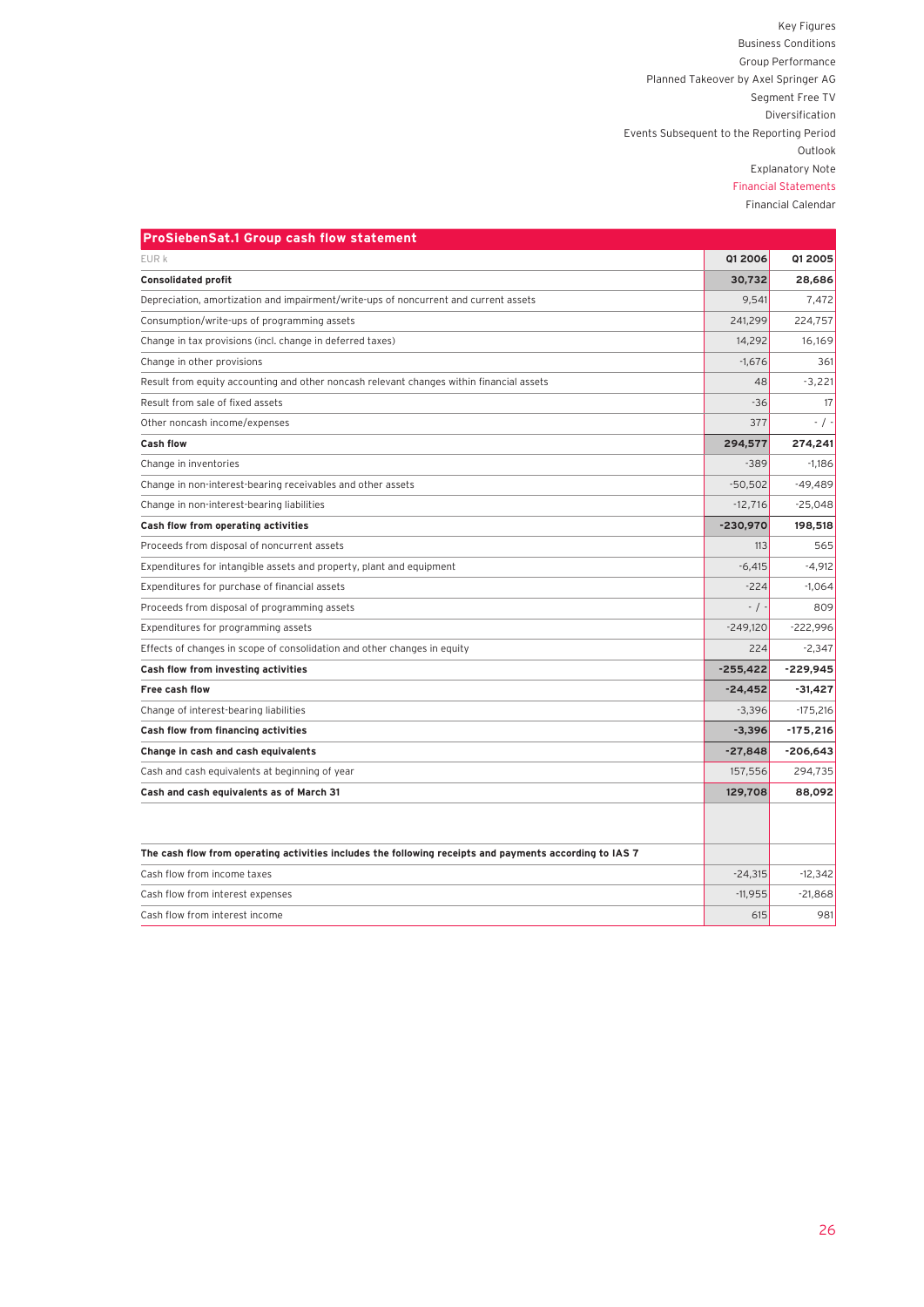| Statement of changes in equity of the ProSiebenSat.1 Group for Q1 2005 |                              |           |                                   |                                                  |                                       |                              |                              |  |  |
|------------------------------------------------------------------------|------------------------------|-----------|-----------------------------------|--------------------------------------------------|---------------------------------------|------------------------------|------------------------------|--|--|
| <b>EURK</b>                                                            | <b>Subscribed</b><br>capital | reserves  | Capital Group equity<br>generated | Accumulated other<br>Group equity                |                                       | <b>Minority</b><br>interests | Share-<br>holders'<br>equity |  |  |
|                                                                        |                              |           |                                   | Foreian<br>currency<br>translation<br>adjustment | Valuation<br>from cash<br>flow hedges |                              |                              |  |  |
| December 31, 2004                                                      | 218.797                      | 578.421   | 229.190                           | $-135$                                           | $-23.504$                             | 1.334                        | 1,004,103                    |  |  |
| Changes in scope of consolidation                                      | $-$ / $-$                    | $-$ / $-$ | $-$ / $-$                         | $-$ / $-$                                        | $-$ /<br>۰.                           | $-2.604$                     | $-2.604$                     |  |  |
| Other changes                                                          | $-$ / $-$                    | $-$ / $-$ | $-$ / $-$                         | $-17$                                            | 10.135                                | $-$ / $-$                    | 10.118                       |  |  |
| Consolidated profit                                                    | $-$ / $-$                    | $-$ / $-$ | 28.686                            | $-$ / $-$                                        | $-$ /<br>$\overline{\phantom{a}}$     | 274                          | 28.960                       |  |  |
| March 31, 2005                                                         | 218.797                      | 578,421   | 257,876                           | $-152$                                           | $-13.369$                             | $-996$                       | 1.040.577                    |  |  |

| Statement of changes in equity of the ProSiebenSat.1 Group for Q1 2006 |                   |           |                      |                   |              |           |           |  |  |                 |        |
|------------------------------------------------------------------------|-------------------|-----------|----------------------|-------------------|--------------|-----------|-----------|--|--|-----------------|--------|
| EUR k                                                                  | <b>Subscribed</b> |           | Capital Group equity | Accumulated other |              |           |           |  |  | <b>Minority</b> | Share- |
|                                                                        | capital           | reserves  | qenerated            |                   | Group equity | interests | holders'  |  |  |                 |        |
|                                                                        |                   |           |                      | Foreign           | Valuation    |           | equity    |  |  |                 |        |
|                                                                        |                   |           |                      | currency          | from cash    |           |           |  |  |                 |        |
|                                                                        |                   |           |                      | translation       | flow hedges  |           |           |  |  |                 |        |
|                                                                        |                   |           |                      | adjustment        |              |           |           |  |  |                 |        |
| December 31, 2005                                                      | 218.797           | 579.965   | 386.678              | $-250$            | 4.474        | $-1.915$  | 1,187,749 |  |  |                 |        |
| Other changes                                                          | $-$ / $-$         | 377       | $-$ / $-$            | $-115$            | $-4.315$     | 32        | $-4,021$  |  |  |                 |        |
| Consolidated profit                                                    | $-$ / $-$         | $-$ / $-$ | 30.732               | $-$ / $-$         | $-$ / $-$    | 308       | 31,040    |  |  |                 |        |
| March 31, 2006                                                         | 218,797           | 580.342   | 417,410              | $-365$            | 159          | $-1.575$  | 1,214,768 |  |  |                 |        |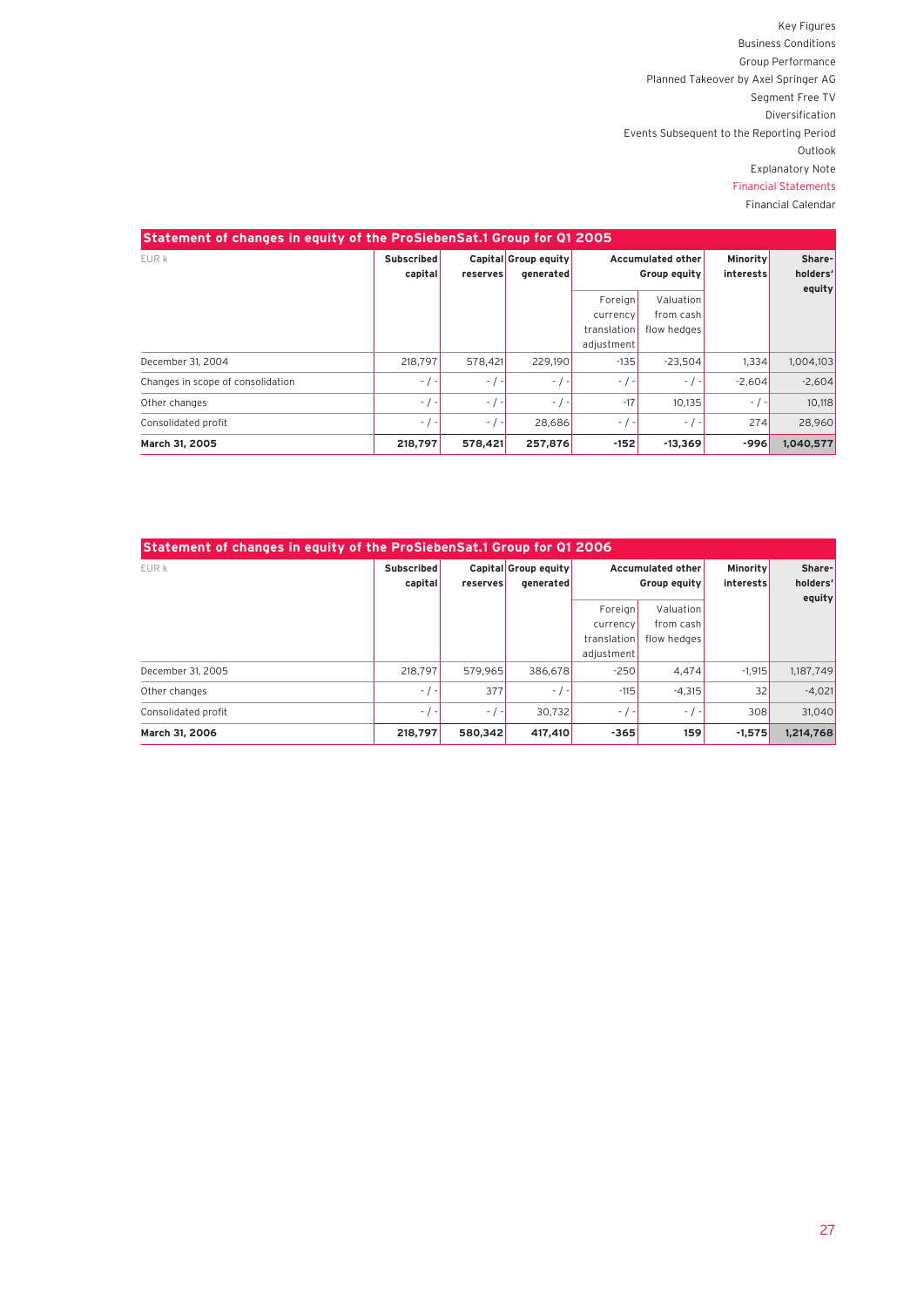| Segment reporting of the ProSiebenSat.1 Group |         |                       |                                 |                    |                                                         |  |  |  |
|-----------------------------------------------|---------|-----------------------|---------------------------------|--------------------|---------------------------------------------------------|--|--|--|
| EUR k                                         | Free TV | <b>Transaction TV</b> | Other<br><b>Diversification</b> | <b>Transitions</b> | Total<br>consolidated financial<br>statement<br>Q1 2006 |  |  |  |
| Revenues                                      | 425.083 | 26.163                | 30.511                          | $-16.491$          | 465,266                                                 |  |  |  |
| External revenues                             | 414,016 | 25.794                | 25,456                          | $-$ / $-$          | 465,266                                                 |  |  |  |
| Internal revenues                             | 11.067  | 369                   | 5,055                           | $-16.491$          | $-$ / $-$                                               |  |  |  |
| Operating profit                              | 49,453  | 6,654                 | 5,050                           | $-80$              | 61,077                                                  |  |  |  |
| <b>EBITDA</b>                                 | 56,052  | 8.797                 | 5.915                           | $-146$             | 70,618                                                  |  |  |  |

| Segment reporting of the ProSiebenSat.1 Group |         |                       |                          |                    |                                                                |  |  |  |
|-----------------------------------------------|---------|-----------------------|--------------------------|--------------------|----------------------------------------------------------------|--|--|--|
| EUR k                                         | Free TV | <b>Transaction TV</b> | Other<br>Diversification | <b>Transitions</b> | Total<br>consolidated financial<br>statement<br><b>Q1 2005</b> |  |  |  |
| Revenues                                      | 412,534 | $-$ / $-$             | 27.378                   | $-9.955$           | 429,957                                                        |  |  |  |
| External revenues                             | 403.055 | $-$ / $-$             | 26,902                   | $-/-$              | 429,957                                                        |  |  |  |
| Internal revenues                             | 9.479   | $-$ / $-$             | 476                      | $-9.955$           | $-$ / $-$                                                      |  |  |  |
| Operating profit                              | 53,227  | $-$ / $-$             | 3,818                    | 96                 | 57,141                                                         |  |  |  |
| EBITDA                                        | 59,443  | $-$ / $-$             | 4,707                    | 96                 | 64,246                                                         |  |  |  |